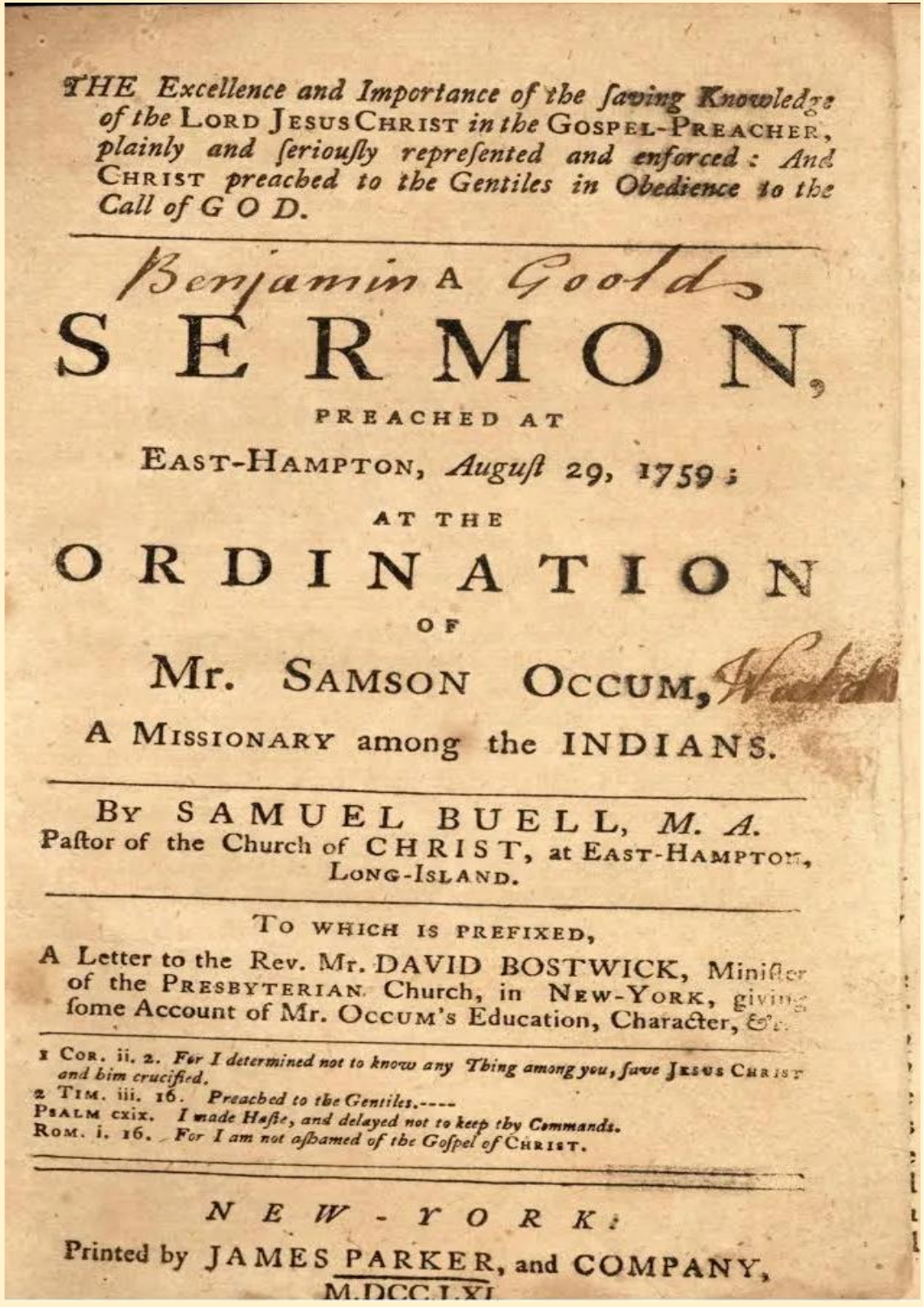*THE Excellence and Importance of the Saving Knowledge of the* LORD JESUS CHRIST *in the GOSPEL-PREACHER, plainly and seriously represented and enforced: And CHRIST preached to the Gentiles in Obedience to the Call of GOD*.



PREACHED AT EAST-HAMPTON, Augu*f*t 29, 1759; AT THE **ORDINATION** OF

## Mr. SAMSON OCCUM,

A MISSIONARY among the INDIANS.

BY SAMUEL BUELL, M. A. Pa*f*tor of the Church of CHRIST, at EAST-HAMPTON, LONG-ISLAND.

TO WHICH IS PREFIXED,

#### A Letter to the Rev. Mr. DAVID BOSTWICK, Minister

of the PRESBYTERIAN Church, in NEW-YORK, giving *f*ome Account of Mr. OCCUM's Education, Character, &c.

1 COR. ii. 2*. For I determined not to know any Thing among you, save JESUS CHRIST and him crucified.*

2 TIM. iii. 16. *Preached to the Gentiles.—*

PSALM cxix. *I made Hafte, and delayed not to keep thy Commands.*

ROM. i. 16. *For I am not ashamed of the Gospel of* CHRIST.

# $N$   $E$   $W - Y$   $O$   $R$   $K$  : Printed by JAMES PARKER and COMPANY, MDCCLXI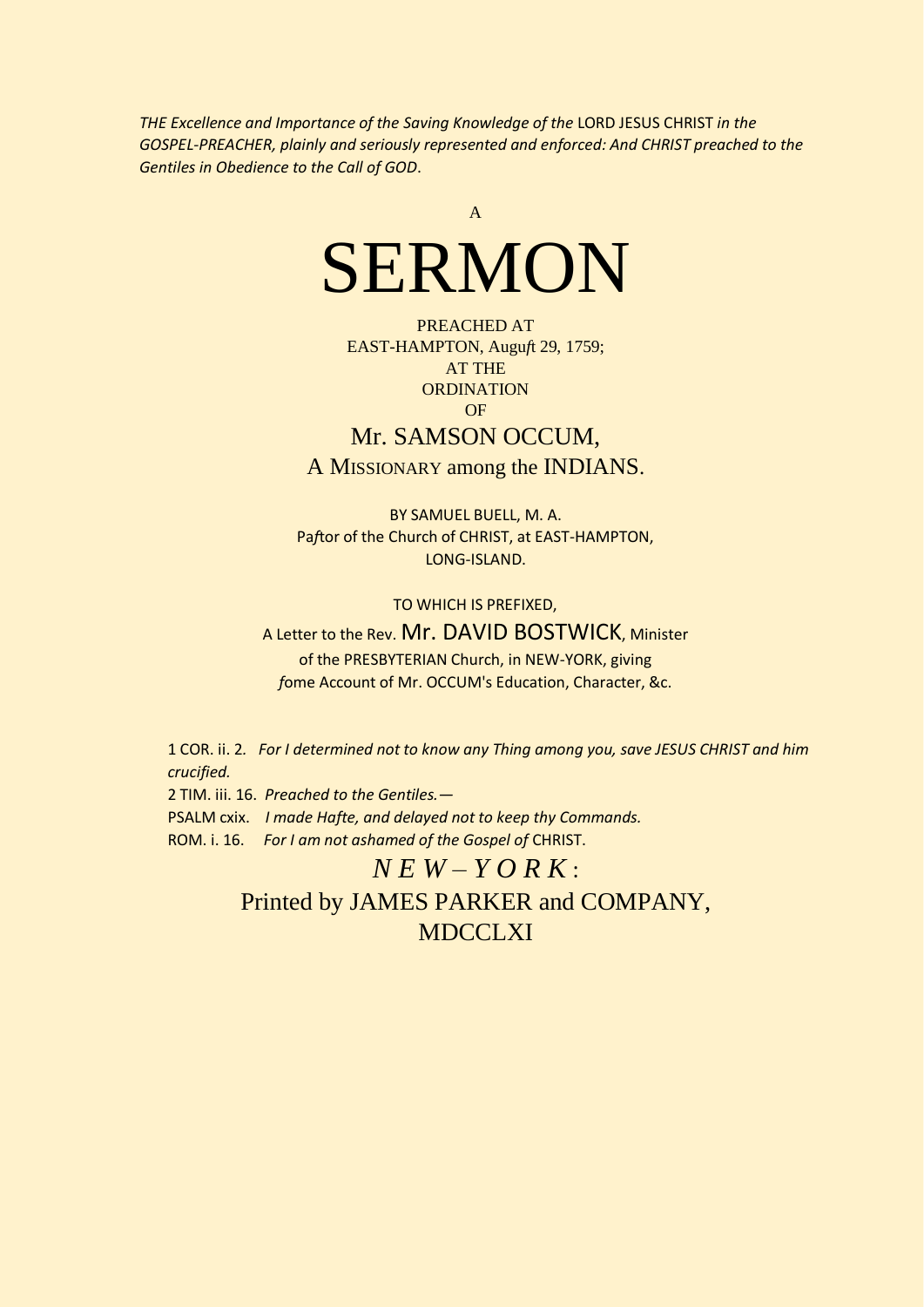A LETTER, TO THE Rev. Mr. DAVID BOSTWICK. At NEW-YORK. Reverend and dear Brother,

MOST gladly I embrace the present Opportunity to answer you Request, viz. That I would give you a brief Account of the Rev. Mr. Occum's Education, Character, and fitness for his designed Mission:—Most gladly,—because, I am not without Hope, that it may have some Influence, to promote one of the most important and beneficent Designs in the World: As I am well assured it will, if by Means thereof, any well disposed Persons shall be excited to contribute the more liberally toward upholding and supporting Mr. Occum, in his Mission among the aboriginal Natives of America; and any of them by the Blessing of God upon his Labours, for that Purpose should be truly evangelized.

To make Use of Mr. Occum's own Phraseology, He was brought up a Heathen till he entered upon the eighteenth Year of his Age: At which Age, he began to seek after an increasing Acquaintance with the English Tongue; and to labour after being indoctrinated in the Christian Religion. But before the Expiration of this Year, (which he calls the Year of Salvation to him) he says, that he can but hope, "it pleased GOD to reveal his Son JESUS CHRIST, in him and to him," in a spiritual and saving Manner. He had at this Time, a clear, powerful, and practical Conviction of the moral Pollution of his Nature, and of the great Defilement of his Life, by actual Sin; of his lost, miserable and undone State by Nature; of his utter Inability to liberate himself from this deplorable Condition; of his Unworthiness to be help'd, and of the Justice of GOD in his final and eternal Rejection. And having with deep Solicitude, and Anxiousness of Mind, turned every Stone, and tried every Expedient within the Compass of his Power, by the Use of Means, in order to obtain Salvation, found thereupon, an absolute Necessity of resigning himself up to GOD, as rightful Lord, and an infinite Sovereign, who might save or destroy him forever, as he pleased: And thus submiting to GOD, as merciful, and could save, and just if he cast off and destroyed; at this solemn Season, he believes, the holy Spirit illuminated his Mind, and enabled him to behold the divinely glorious Objects of Faith, and inclined him to elect and choose GOD, as his last End, and chief Good, through the divine Mediator CHRIST JESUS. From which Time to the present, he seriously professes, to have found a great Change wrought in the Temper, Bias, and Inclination of his Soul; turn | ing of it from Sin to Holiness, from the Creature to GOD. He observes, that among other Things, opening to View at this Time; he saw in an affecting Light, the infinite Reasonableness of dedicating himself, entirely and absolutely, to GOD the FATHER, SON and HOLY GHOST, as his Owner, to be disposed of by him, as his Ruler, to obey him, as his Benefactor and chief Good, thankfully to depend on him, and love him, and live to him, as his ultimate End. And also, that while he looked upon his Kinsfolk, "as perishing for Lack of Vision," he found within himself a bleeding Tenderness of Heart, and unut | terable Bowels of Compassion toward them: Which excited in him, ardent Desires after becoming under Advantage to promote their Instruction, in the Knowledge of the Christian Religion, and to befriend them with Regard to their eternal Salvation.—Hearing that the Rev. Mr. Eleazar Wheelock, Minister of the Gospel at Lebanon, had a Number of Youth under his Care and Tuition, Mr. Occum, earnestly requested of him, the Favour of becoming one of the Number; which, after some Examination was readily granted. Mr. Occum, lived about three Years with the Rev. Mr. Wheelock, and one Year with the Rev. Mr. Pumroy, Minister of the Gospel at Hebron,—prosecuting the Study of the English, Latin and Greek Languages; and also contracted some Acquaintance with the Hebrew.—During this Time, Mr. Occum, made such Progress in Learning, that he was so well fitted for Admittance into College, (which was designed) that he doubtless would have entered upon his second Year, at his first Admission. But through intense Application to Study, he very much weakened his Eye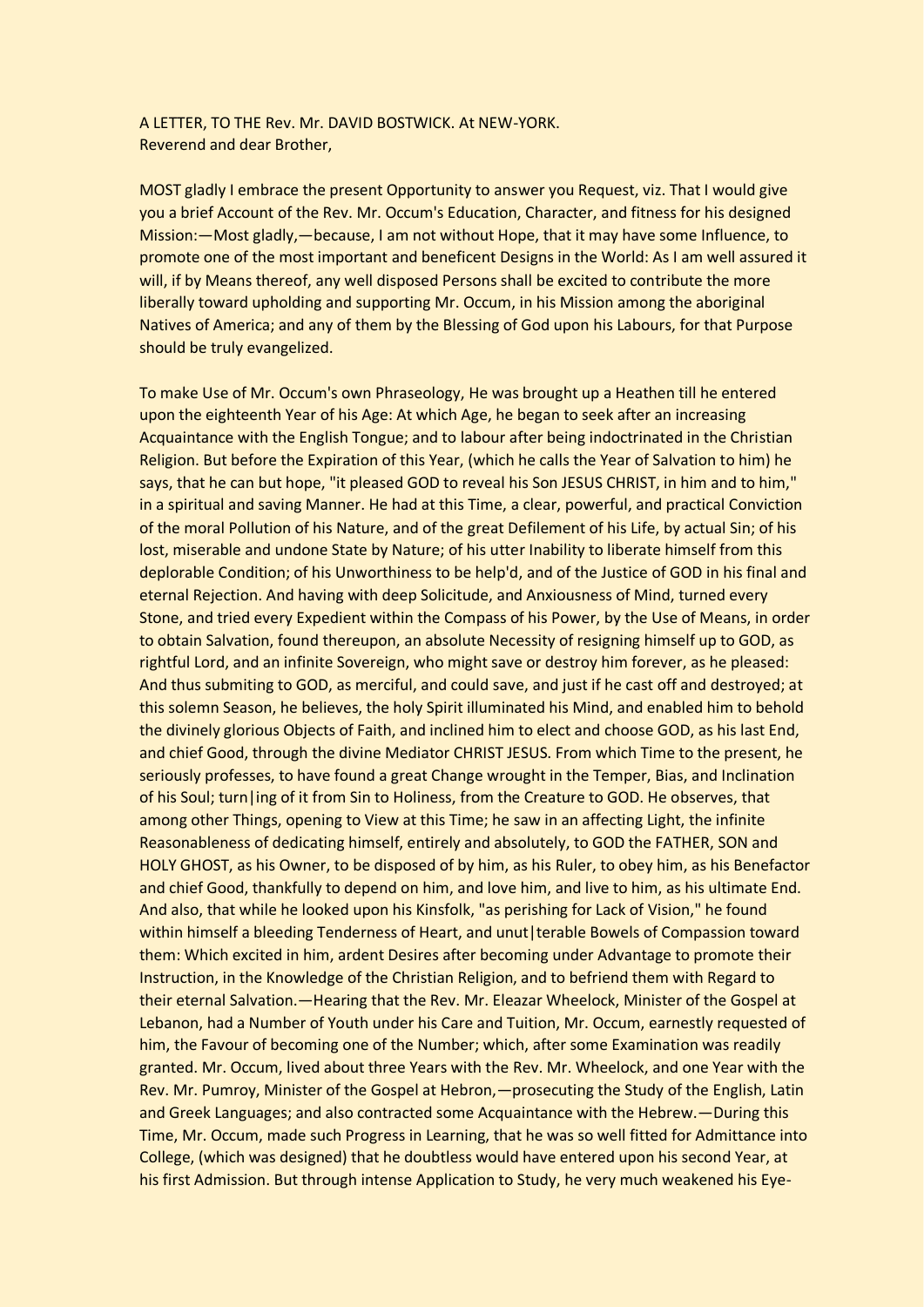Sight, so that 'twas judged prudent for him to desist from severe Study for a Time: After some Months Trial, finding his Eye-Sight still remained so weak as not to admit of hard Study, 'twas thought adviseable, that he should enter upon the Business of keeping School: Which he accordingly did among the Indians at Montauk, who live upon the East End of this Island, to whom he has been very beneficial, espe cially to the Youth and Children there.

ABOUT a Year and a Half before Mr. Occum's Ordi | nation, the Reverend Association of Windham County, in the Colony of Connecticut, gave him a Licence to preach, as a Candidate for the Gospel Ministry, and referred him to our Presbytery for Ordination, in case we thought proper. While these Things were transacting, several Letters came to Hand, from our worthy and dear Friend, the Rev. Mr. Davies, (since President of New-Jersey College, and we trust now in Glory) warmly urging Mr. Occum's Ordination, with a View to his going upon a Mission among the Cherokees; but they taking an unhappy Turn, and engaging in a War with us, that Design was obstructed. We received the Infor | mation of the perfidious Conduct of the Cherokee Nation, a few Days before the Time appointed by the Presbytery

for Mr. Occum's Ordination; nevertheless, that was not preventive of it; for a Motion had been made for his entering upon a Mission among the Mohawks; and there are several Tribes of Indians on the Continent, and also upon this Island, that he could minister unto occasionally; and it was hoped that GOD in his Providence, in due Time, would open an effectual Door for his Use|fulness, among them who dwell in the Wilderness.—Whereupon, the Presbytery finding of him, upon due Examination, possest of a hopeful Measure of necessary Qualifications therefor, proceeded to separate him to the Work of the sacred Ministry, according to Gospel-Rule and Order.

FROM which Time to the present, he has principally preached to the Indians at Montauk; who, I fear will soon perceive some lamentable Effects of his Departure from them.

'TIS now eleven or twelve Year since Mr. Occum has officiated in the Quality of a School-Master; during which Time, he has been making Proficiency in the various Parts of Learning, which serve to qualify, in their Place, for preaching the Gospel, which all along he has had in View. But his Progress in Learning has been much retarded, and his Usefulness greatly embarrassed, for Want of due Support, and thereby Freedom from wordly Cares and Avocations; yet he has improved Time with so much Vigilance and Industry, as to become possest of a good Degree of useful Learning; and has been improving to good Purpose in the Christian Life. He is endued with no small Degree of Knowledge in the holy Scriptures; and in the whole of his Deportment, he exhibits ample Evidence, that he has a living Faith within, of divine Truths.

As a Preacher of the Gospel, he seems always to have before his Eye, the great End of the Ministry, the Glory of GOD, and the Salvation of Men. As the Matter of his Sermons is designed for the good of Souls; so his Way of Expression is proper to that End. He uses great Plainness of Speech, and makes close Application of Truth to the Conscience; which you well know Sir, that although this is not so agreeable to those, who are loth to have their Minds impressed with a just Sense of the Weight of Things eternal; nor so pleasing to them who form a Taste rather for the Flowers of Oratory, than for the substantial Food of the Sanctuary; yet 'tis that Method of preaching which is best adapted to do good to the Souls of Men; and upon which, the LORD is pleased to command his Blessing. Those, who have had Oppor|tunity to observe, take Notice, that his Manner of Expres|sion, when he preaches to the Indians, is vastly more natural and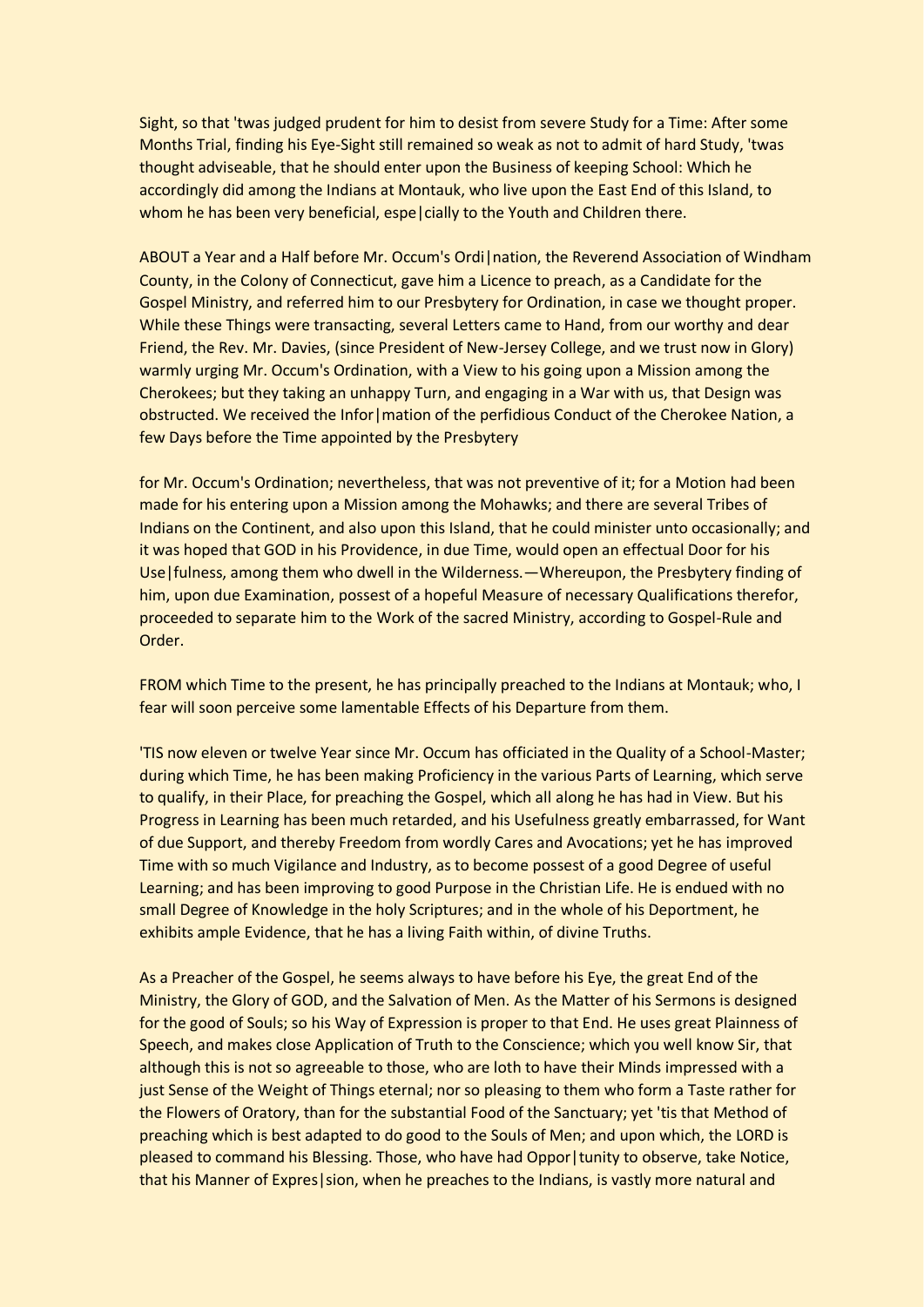free, clear and eloquent, quick and powerful, than 'tis wont to be, when he preaches to others. As an Instructor of the Indians, he makes frequent Use of apt and significant Similitudes, to convey and illustrate Truth: Such a Method of conveying Ideas, you know, Sir, is natural to Indians in general, and therefore, doubt|less, as pleasing as 'tis natural.

IN Prayer, his Solemnity and Reverence are becoming one that beholds him who is invisible: He appears eminently enrich'd with a Spirit of Adoption; and seems often indulged with much holy Freedom of Access to the Throne of Grace. His Mind is chiefly intent upon, and his Heart much drawn forth, in Desires after those Blessings which are infinitely the most excellent and important.

HE adds Force to the Doctrines he preaches, by the prevailing Charms of an unspotted Life, and a Conver|sation as becomes the Gospel. From the Time that he hopefully experienced a saving Change, to this very Day, he has been preserved from that Sin, which seems to be the Indians' Constitution Sin; and from every Sin, that is commonly called scandalous: In all Respects, he has a negative Goodness; and shines in the positive Beauties of Holiness. In short, he is an Ornament to the Christian Religion, and the Glory of the Indian Nation,

MR. Occum is well acquainted with the Nature and Essence of Religion, as it eminently consists in a Confor | mity of the whole Soul to the moral Excellencies of GOD, nd his Will. He is sound in Principle, and well established in the Belief of divine Truth; and is far from resting in a naked and cold Assent thereto, he labours after, and appears actually possest of a good Degree of the Life and power of Godliness; as a Man, judiciously zealous and happily free from an enthusiastick Turn of Mind; an Attainment, we believe, Sir, as truly excellent as 'tis useful and r••e. He is indeed well pleased with raised and holy religious Affections, as the Result of a proportionable Degree of Illumination of Mind, and as they powerfully influence to practical Holiness, and excite to a permanent Devotedness to the Service and Glory of GOD. There is therefore, just Ground to believe, that as an Instructor of the Heathen, he will teach them the Truth as it is in JESUS; that he will be far from resting of them in the Form of Knowledge, and mere external Reformation; without pressing upon them the absolute Necessity of Regeneration, by the holy Spirit's Opera|tion; and thereupon, the Fruits of evangelical and universal Holiness.

AND now, Sir, from these broken Hints, and that agreeable personal Interview, I suppose you will likely have with Mr. Occum, when these Lines come to Hand, you will no Doubt, judge for yourself, as to his Qualifi|cations and Fitness for the Mission he is entering upon.

MY known Affection to Mr. Occum, may perhaps incline some to conclude, that I am prejudiced in his Favour, and therefore am excessive in giving these Sketches of his Character: 'Tis true, that I am not ashamed the World should know, that my Heart loves him; that I rejoice in the Grace of GOD conferred upon him; that I admire the Pearl of Gospel Grace, that is set, not in the Heart of a Nobleman, but in the Heart of an Indian, born a Pagan; where it displays a sprightly Beam, may be of signal Service, and afford a Fund of Usefulness; and that I seek to promote his being under Advantage to do much Service in his Day, by what I now write; but then I risque my Character upon it with those Ministers of the Gospel, and private Christians, who are most acquainted with Mr. Occum, that, (so far as I know) I have written no more than what is just, and the real Truth, with Respect to him.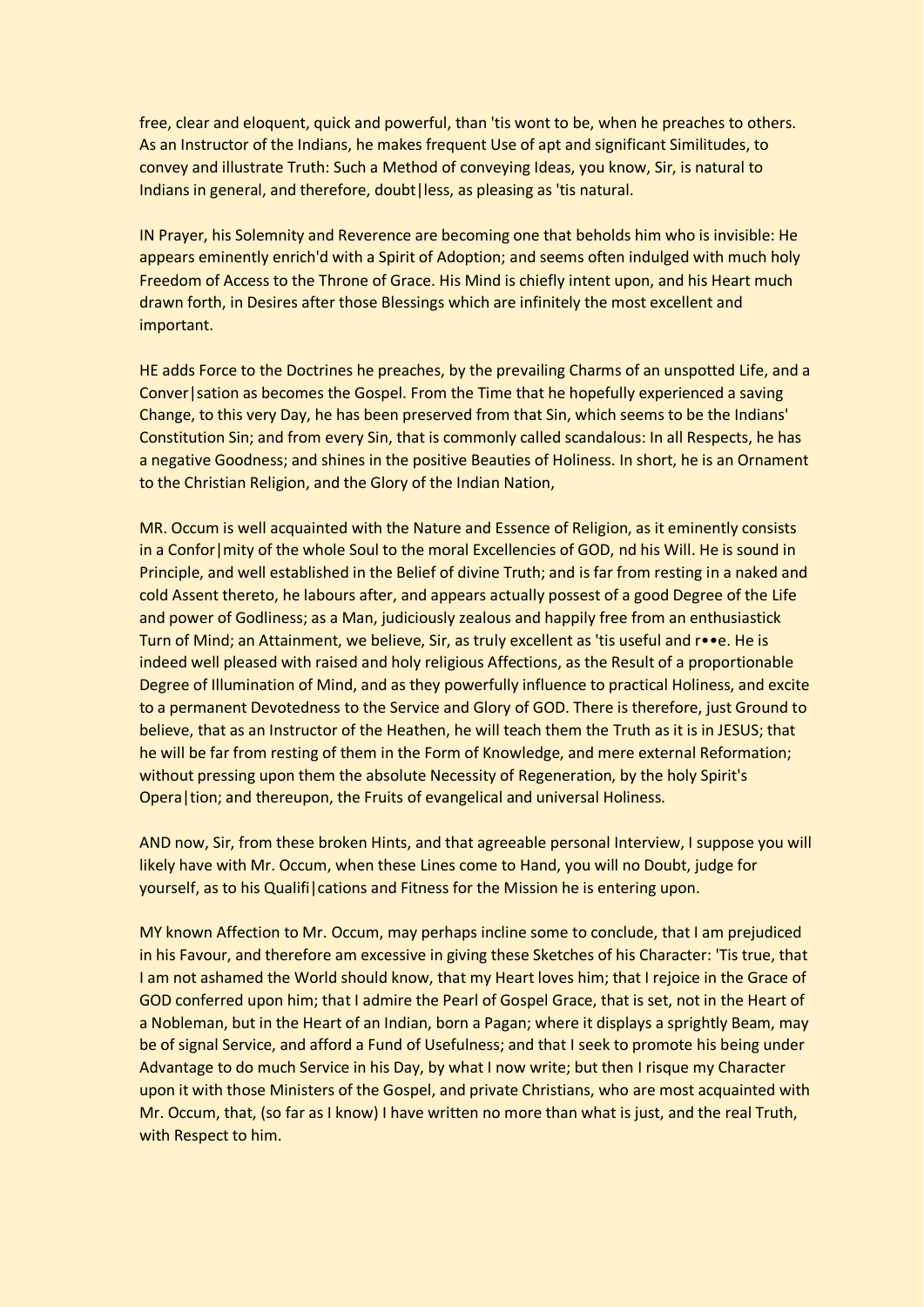I am apt to believe, Sir, that in the Request you exhibit,—you seek not so much your own Satisfaction, (having before now heard so much in Mr. Occum's Favour) as the Information of those, who would gladly be informed what Encouragement there is to promote him in his Mission, on Account of his Qualifications therefore: And that you propose as a special End, an Incentive to the benevolent and truly generous Spirit of Christianity, that nothing of an outward Nature may be wanting, which may be conducive to promote his impor tant and glorious Embassy. This, Sir, I hope will sufficiently justify your Request, and my Compliance, in giving so much of the Character of a Man yet in the State of so great Imperfection, and in a World of so much Temptation, as this in which we at present live. We have, doubtless, often thought, when we have beheld for a Time, shining Appearances, and hopeful resplen dent Virtues, at length overcast with the dismal Gloom of Error in Doctrine, or Scandal in Practice; that 'tis enough to say of the best Man upon Earth, by Way of Encomium, "All Things as yet appear well and excel | lent, and we have sufficient Reason to hope they will do so:" And thus much I may truly say, with Respect to our dear Brother Mr Occum. Amidst all that Respect and Honour he receives from many, I am well assured, that he has some particular Friends, who observe to him the Danger he is in of receiving Injury by that busy Sin Pride; not because they see the Appearance of it in him, but as supposing Satan very active in his Temptations, and that he would exert himself more to effect his falling into Sin, preventive of his Usefulness, than he would to procure the Fall of twenty other Christians, not Half so likely to act a Part destructive to his Kingdom. Mr. Occum, is not unapprehensive of Danger from this Quar | ter; he receives with becoming Respect, and retains with a watchful Eye, that needful Exhortation to all Christians, "Let him that stands take Heed least he fall." His Heart says Amen, to that divine Sentence, summarily expressive of the whole Design of the Gospel, "Let him that glorieth, glory in the Lord." With Pleasure he adapts that Declaration of the Apostle, so descriptive of Self-emptiness,—"I am, what I am, by the Grace of GOD:" May such Grace-exalting Language ever have a genuine Flow, from his and our Hearts!

IT yet remains that I observe, that Mr. Occum has a Family, consisting of a Wife and six Children; he has one Son at School, under the Care and Instruction of the Rev. Mr. Wheelock: (who has a considerable Number of Indian Lads under his Tuition, that promise well for eminent Usefulness in their Day, by the Blessing of GOD.) From the first of Mr Occum's coming to Montauk, he has been so faithfully engaged in keeping School, that he has been able to do but little for the Support of his Family: He has indeed received about Twenty Pounds per Annum, from the Gentlemen Commissioners in Boston;—and a few private Donations, from particular Friends, all which, hath in no due Measure been equal to the necessary Expences of his Family; so that in order to it's Support, he is become much involv'd in Debt; and therefore he stands in Need of considerable charitable and liberal Donations, in order to the Discharge of Debts already necessarily contracted, as well as for the present Support of his Family, and for his own Expences, while engaged in his Mission.—It verily seems a Thousand Pities, that Mr. Occum's Usefulness should be flung away, for the Want of his due Support; especially in this Day, in which a very glorious Prospect opens to View, for evangelizing Multitudes of the Heathen, and thereby, for his doing much for GOD's Honour, and Men's Salvation. While there are so many Christians, who daily ply the Throne of Grace, and pray for the magnificent Enlargement of the divine REDEEMER's Kingdom among Men; we hope, we must in Charity hope, that their liberal Donations, to promote the Propagation of the joyful Tidings of Sal vation among the Heathen, will agree and correspond with their solemn Prayers: Surely we need not hesitate a Moment, whether 'tis possible to honour GOD, in a more excellent Way, with our worldly Substance. —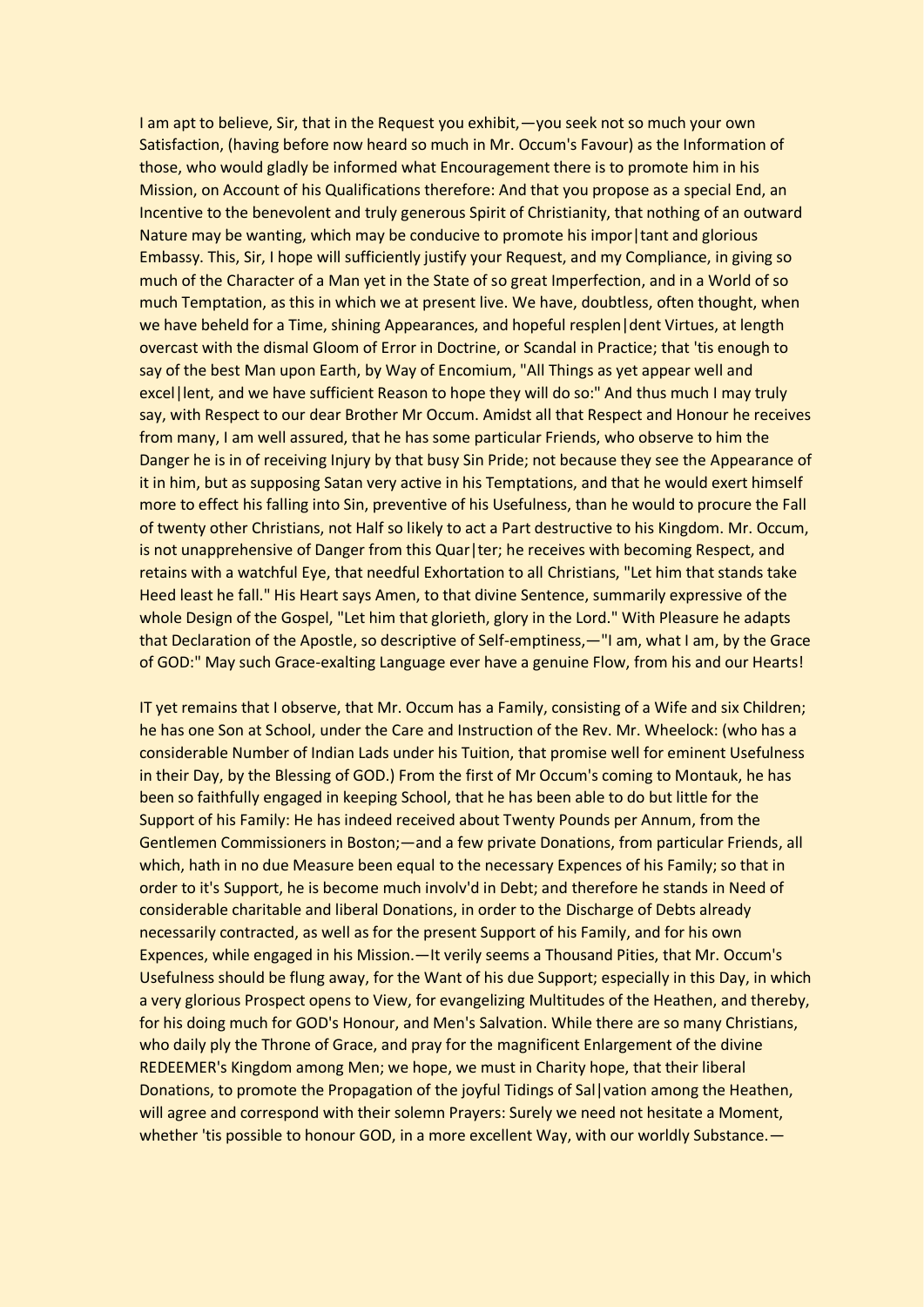AND now, my dear Sir, I can scarce lay my Pen aside, 'til I have taken the Liberty, and received the Pleasure, of expressing some of our joyous Prospects, our harmo | nizing Hopes, and our hearty Wishes. We receive the Information as well authenticated, that the Oneida Indians (to whom Mr. Occum is going) make the first Motion themselves, and earnestly request that a Gospel Minister may be sent among them; they promise to receive him with Joy, to treat him with Respect, and to hear him with Candour. They have already collected two or three Hundred Dollars, which they Design, (with others to be collected) to improve for erecting a Meeting-House, that therein they may unite in the Worship of the true and only GOD. They hope their Cousins the Tuscaroras will join with them in receiving the Gospel: So that the Prospect is hopeful, that GOD has a Design of special Mercy towards them. And upon the agreeable Supposition, that the Gospel should become the Power of GOD to their Salvation, 'tis quite hopeful the blessed Leaven will spread, and be diffused far and wide among the Heathen Nations: And how "this Grain of Mustard-Seed may grow, and increase and spread," GOD only knows. When we take a View of the signal Successes the LORD OF HOSTS, hath given to British and American Forces, especially when we call to Mind the moral Impediments that were in the Way thereof, and the Manner in which GOD hath wrought, the Wonder and the Prospect grows upon us; that he hath a Design at this Time, to spread the the Name and Fame of the glorious and dear IMMANUEL among the Heathen, in these Ends of the Earth.

WE rejoice in Hope, that all those who are replenish'd with generous and active Zeal for the Glory of GOD, the Honour of CHRIST, and the Salvation of Men, will soon share in the sublime Joy and Satisfaction of hearing, that they "who dwell in the Wilderness," hear of, trust in, bow before, and yield unfeigned Subjection to the exalted King of Zion. And as conducive thereto, may we not hope, that a generous Scheme will soon be set on Foot, for forming a Society in these Parts, to receive Subscrip|tions and Contributions, with Design to promote the Education of Indian Youth, the Support of School-Masters among the Indians, the Distribution of useful Books, and in due Time Bibles, &c. and especially, with a Design to promote the Propagation of the Gospel among the Heathen, by the due Support of well qualified Missionaries, for that beneficent and glorious Purpose.

WHEN we recollect the tragic Scenes of Years past, our Forts demolished or burnt to Ashes, our Armies cut to Pieces, our Countrymen, in Numbers, butchered and mangled;—and call to Mind, how the Voice of Lamen | tation and Woe was heard in our Streets! How the Hearts of Multitudes were failing them for Fear, while they heard the confused Noise of War, saw Garments rolled in Blood, and the insulting Foe, spreading Desola|tion and Ruin all around! And when we remember, what a dismal Storm seem'd gathering fast upon us, big with awful Fates, threatening of us with Privation of our wordly Substance, our inestimable Privileges, civil and sacred, and all in this World, that ought to be the most dear to us! Ill-boding, as if Ignorance and Superstition, Slavery and Persecution, would soon overspread these Re|gions of Light and Liberty; and when at the same Time, we recognize, that notwithstanding the Demerit of our Crimes, just at this momentous Crisis, the GOD of Armies, the GOD of Salvations, by Miracles of Providence, scat|tered mighty Forces, diverted the Storm, and wrought an admirable Train of glorious Deliverances, and positive Salvations for us; I observe, when we view and review these Things, we can but hope, that furnished with an irresistable Train of Motives and Obligations, Praise|worthy Charity will be reflected from Breast to Breast: And that we shall see Christians, though in some lesser Matters of differing Opinions, agreeing harmoniously in this truly generous, interesting and important Work, viz. contributing liberally toward promoting the Propagation of the glad Tidings of Salvation among the Heathen.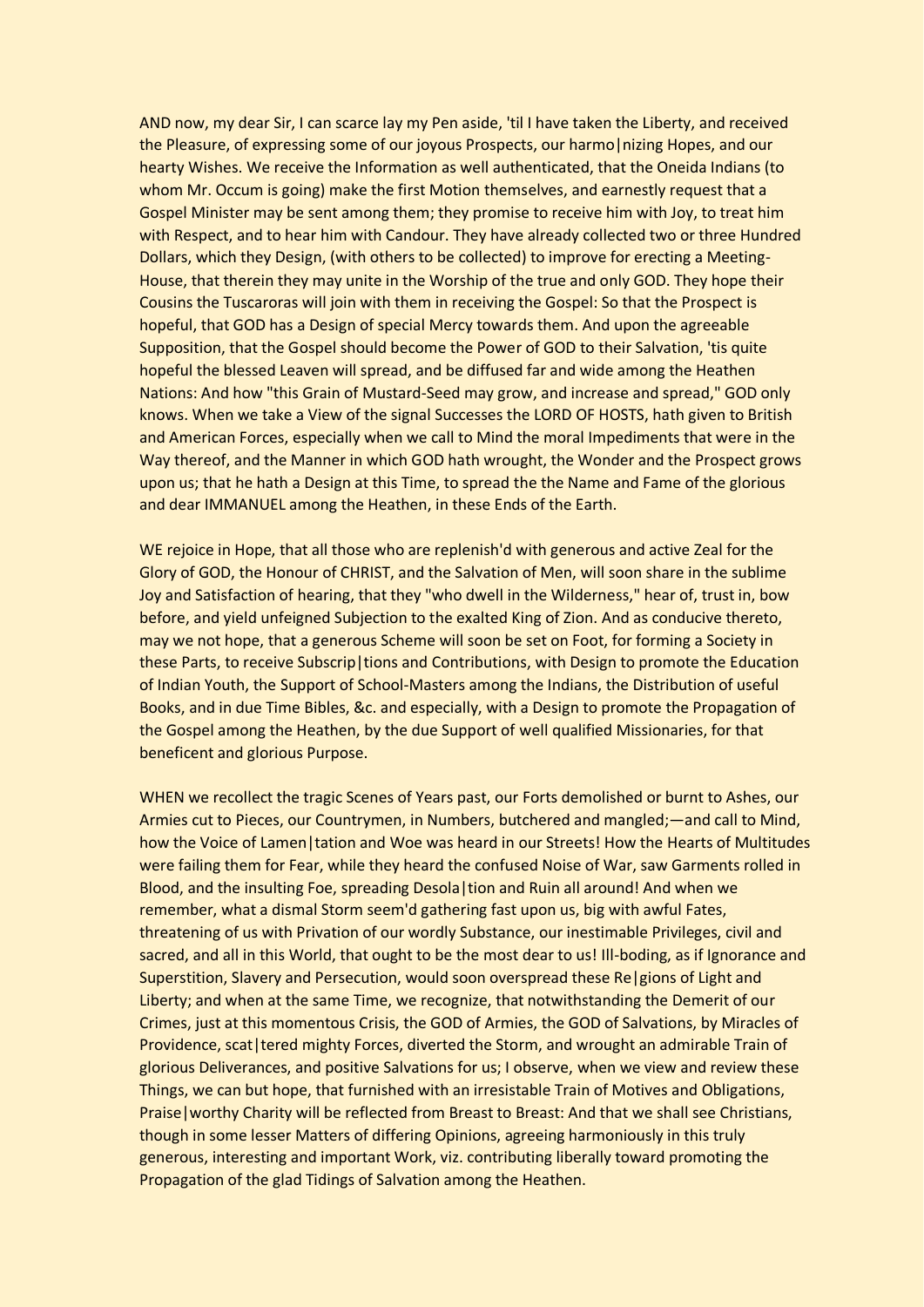WE heartily wish, for the Comfort of having Reason to believe, that all who have Interest at the Throne of Grace, are much in Prayer to the great LORD of the Harvest, that he would raise up, qualify Men therefor, and spirit them to carry the Light of the glorious Gospel among perishing Savages, and crown their Ministrations with glorious Success.

WE wish, that in Answer to a Spirit of Prayer pour'd out in a Kind of caelestial Torrent upon Believers, the Kingdom of our Lord CHRIST among Men, may be enlarged intensively and extensively; that the Heathen Nations, who have been for Length of Time, overcast with rayless Gloom, and benighted with Shadows of Death, may be enlighten'd and enliven'd, by that glorious Gospel, which hath brought Life and Immortality to Light: That they, who have long been resident "in the Pit in which there is no living Water," may see Rivers open'd in high Places, and Fountains in the Desart, that they may taste the Sweetness, and feel the salutary Refresh | ment of the Fountain of Life, that they may drink copi | ous Draughts of those heavenly Streams, the living Waters of the Sanctuary; and by them be quickened, purified, comforted, and live for ever. That Prodigal Pagans, who, for numerous Ages, have been wandering far from the Father of Mercies, and living without spiri|tual Food for their Souls, may now behold "a barren Wilderness turn'd into a fruitful Field," and find them|selves furnished with living Bread from Heaven, in order to nourish them up in the divine Life, and secure them the Possession of immortal Blessedness and Glory: And thenceforth celebrate the divine Praises, 'till the Praise reaches Heaven, and joins the Songs of Angels and glo|rified Spirits, and the Courts above eccho back the Ho|sannas, 'til all that hath Breath shall praise the LORD, in that the eternal SON of the eternal FATHER, according to Promise made to him as Mediator, hath the Heathen for an Inheritance, and the uttermost Parts of the Earth for a Possession.

King JESUS reigns, and spreads his glorious Fame, The savage Nations know, and trust his Name; Triumph ye Saints! Ye Angels strike the Lyre! In everlasting Praise, let ALL conspire! DEAR Sir, I forget myself, the pleasing Theme has transported me beyond the Limits I had prescribed to my Mind: Pardon Prolixity, and the Inaccuracy of my Thoughts and Pen; and I shall add no more, only that you are at Liberty to make such Use of what I have now written, as you shall judge proper; from the Hand of,

Reverend and Dear Sir,

Your affectionate Brother, In the Work of the Christian Ministry; And ever faithful Friend, And Servant, SAMUEL BUELL.

EAST-HAMPTON, May 9, 1761.

#### THE PREFACE.

ALTHO' soon after the Delivery of the ensuing Sermon, undeniable Importunity prevailed upon me to consent to its Publication by the Press, yet I deferr'd for a Time, as hoping divine Pro|vidence would open a Door for Mr. Occum, to enter upon a Mission among the savage Nations in the Wilderness: And that Hope not being in vain, the Sermon under Pro | mise, as now more fitly timed, comes to Hand from the Press. Having asserted therein some Things diametri | cally opposite to that Scheme of Principles which some Men embrace, I shall meet with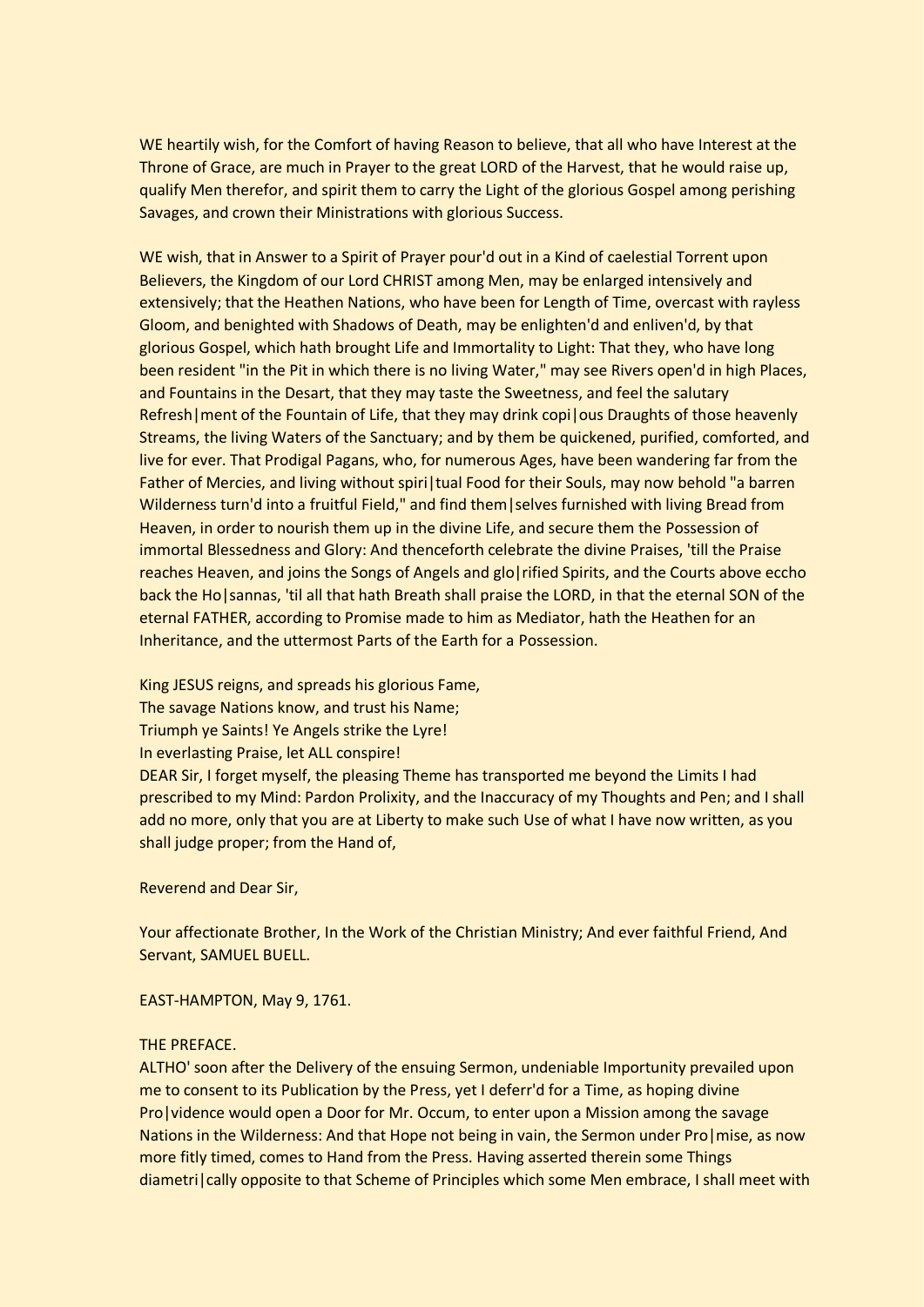no Disappointment, if I come under their Censure. All Men don't see Things in the same Point of View; yet 'tis a common Profes|sion, we must think for ourselves.

#### Hanc venian petimusque damusque vicissim.

IN the following Sermon I have freely declared it as my Opinion, that Men who enter upon the holy Ministry, ought to know the LORD JESUS CHRIST savingly. If any should censure me, as chargeable with Arrogancy, think that I assert Points too boldly, and that I affect Singu|larity: I have this to 〈◊〉 in general, that had I aimed at being a Man-pleaser, I might have escaped their Censure.

I freely acknowledge, that many who agree with me in point of Principle, would doubtless have done far greater Justice to the Subject, and have handled it to vastly better Advantage, I said that Days should speak, and multitude of Years should teach Knowledge. I found no Answer; the Stage being clear, I said I would shew mine Opinion.

#### *In publico discrimine omnis Homo miles est.*

When I preach'd the Sermon, I had just Reason to fear, that a Decay of the Life and Power of Godliness among us, and the Prevalency of Arminian Principles in some Places, would unhappily prepare the Way for some Men to grow more bold than ever, in opposing divine Truth, and experimental Religion; and as a native Consequence, the next Thing would be their open and warm Opposition to the Examination of Candidates for the Gospel Ministry, as to their experimental Acquain | tance with Religion. For if Men can once imagine, that the Gospel does not require saving Grace, or which is the same Thing, the saving Knowledge of the LORD, as a necessary Qualification in Candidates,—what should hin | der, but that, as Arminians, they drop all Pretence to the Examination of Candidates, upon the Point of their experimental Acquaintance with divine Truth, by effi|cacious and sovereign Grace. In the View of these, and such like Things (sadly ominious to the Church of Christ,) I was, and am willing, according to my small Ability, and Sphere of Influence to give a Caveat against threatening Errors, to declare Truth for the Establish|ment of some, and to offer Matter of Conviction to others: And whether it be judged too assuming, or not, I am as yet apprehensive, that I did not fear where there is no Danger.

IF censured as asserting this, and other Points too boldly, small Apology must suffice. I own real Modesty in asserting Points properly dubious, to be graceful; but false Modesty, concealing or betraying the Truths of the Gospel, is abominable. "I have believed," and assign'd the Reasons why I thus believe, and have spoken plainly, and whosoever will, may call this speaking boldly. As a Christian Minister, I think myself under the strongest Obligations to speak our my Principles openly, and so honestly: And as a Believer to dec•••• the important

Truths of the Gospel of my LORD and SAVIOUR, boldly. Let him that hesitates, and cannot answer this Question, "What is Truth?" Speak doubtfully. Let Arminians sculk and peep in the Dark, and as well as they can by unsanctified Reason, defend their unhallowed Principles, which cannot bear the glorious Light of Divine revealed Truth. Let Trimmers with the Times, observe their needful Decorum, and be sure to speak modestly, and with a bright Eye watch narrowly, or they may lose their beloved Popularity. But let the Ministers of the enthron'd SAVIOUR CHRIST JESUS the LORD, who know Gospel Truths in their Life-giving and transforming Power, as illuminated by the HOLY GHOST, "Preach the Kingdom of GOD, and teach those Things which concern the LORD JESUS CHRIST with all Confidence." When pernicious Errors are advanced and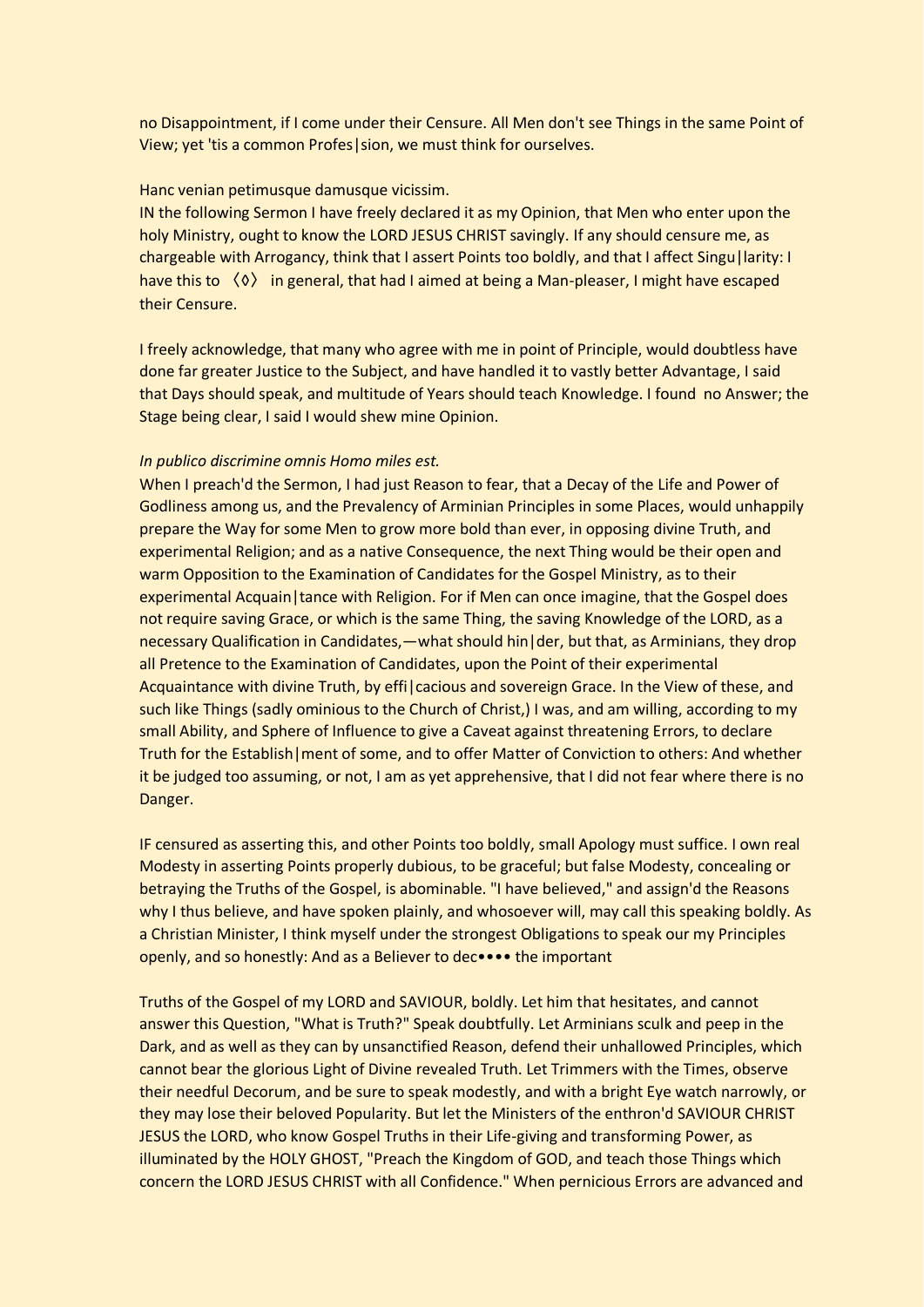disputed for, and important Truths rejected and disputed against; with Zeal awaken'd to Flame we will to speak our Opinions, with the Reasons of them, with an undaunted Parrhesia, with a noble Boldness, whilst we plead the precious Cause of GOD, and dear Zion. When Truths that greatly concern the Honour of GOD, the Glory of CHRIST, and the Salvation of Men, are concealed or betrayed, given up or oppose; can the Ministers of the living Word, appear as void of sacred Fervor, as lifeless Statutes? Can they imagine that GOD or his Prophets, that CHRIST or his Apostles, instructed Men in the modish Art of keeping Silence? Or can they dream, that Love Divine sent Preachers among Men to palliate Gospel Truths? No; surely. We have renounced the hidden Things of Dishonesty:—We speak as in the Sight of GOD:—We have the Testimony of JESUS to keep us in Countenance, and are not ashamed of his Gospel,—which giveth Bold|ness against that universal Fire, which shall melt the Elements, and shrivel up the Heavens like a Roll of Parchment.

IF censured, as holding an Opinion for the sake of Singularity, I discard the Thought, as I do being a Lati|tudinarian, for the gain of Popularity. I am quite sure, that in the present Case, I am far from being singular in my Opinion: Many of my Fathers and Brethren, I well know, hold the same Principle. And all Men of any tolerable Reading in Divinity, know that numerous Divines, in various Ages, most renowned for Wisdom and Piety in the Church of GOD, have been of the same Opinion, I own indeed, that in the Compass of my small Reading, I have not, that I remember, seen the Point handled by way of methodical Argument, yet casual Hints, and plain Declarations, in Authors, give us their Opinions: To quote, would be endless. If numerous Authorities may add Force, and serve to confront Op|ponents, the Balance is in my Favour.

#### Vis unitur fortior.

IN Consequence of the foregoing Principle; in my Ser|mon, I have insisted upon the strict Examination of Candidates,—as to their Acquaintance with experimental Religion: For 'tis quite beyond me to comprehend, how to seperate here, with Consistency. Nevertheless, we find that Men will sometimes make the Concession, that Candidates for the Gospel Ministry ought savingly to know the LORD, and yet don't care to admit that they should pass an Examination, as to their experimental Religion. Here I would take the Liberty to observe: That upon this Concession, that the Gospel does require saving Grace, as a necessary Qualification in a Candidate for the Holy Ministry, then he has not a solid Founda|tion, of Right to engage therein, unless he is possest thereof. And of Consequence, Ministers ought not to seperate him to the Work of the Ministry, without Evidence sufficient to found a Judgment of Christian Charity upon, that he is truly gracious: For Faithfulness to our LORD, does necessarily require, that we have all Reason to believe that the Candidate to whom we commit the Ministry, is qualified as the Gospel does injoin: And therefore we must have all the moral Evidence, and Satisfaction, the Nature of the Case will admit, that the Candidate is truly gracious. The Point then seems to turn upon this Hinge, or upon the Solution of this Question, viz. "How shall we have all the Evidence the Nature of the Case will admit, in order to exercise a Christian Judg|ment of Charity, that the Candidate is truly gracious?" Now, for a Person to appear blameless, as touching the Law, as St. Paul tells us he did before Conversion, or as strict a Legalist as the the young Man in the Gospel, who yet lacked the main Thing; will this, or in other Words, will an Appearance of outward Holiness of Life, suffi|cient for a King of mere negative Charity, afford all the Evidence for the Exercise of a Christian Judgment of Charity, that a Person savingly knows the LORD, that the Nature of the Case will admit? If it will, nothing farther must be sought. But if the Nature of the Case will admit, that a Profession of the Essentials of Christian Piety, or an honest Declaration of experimental Religion, as affording some Degree of Evidence, for the Exercise of a Christian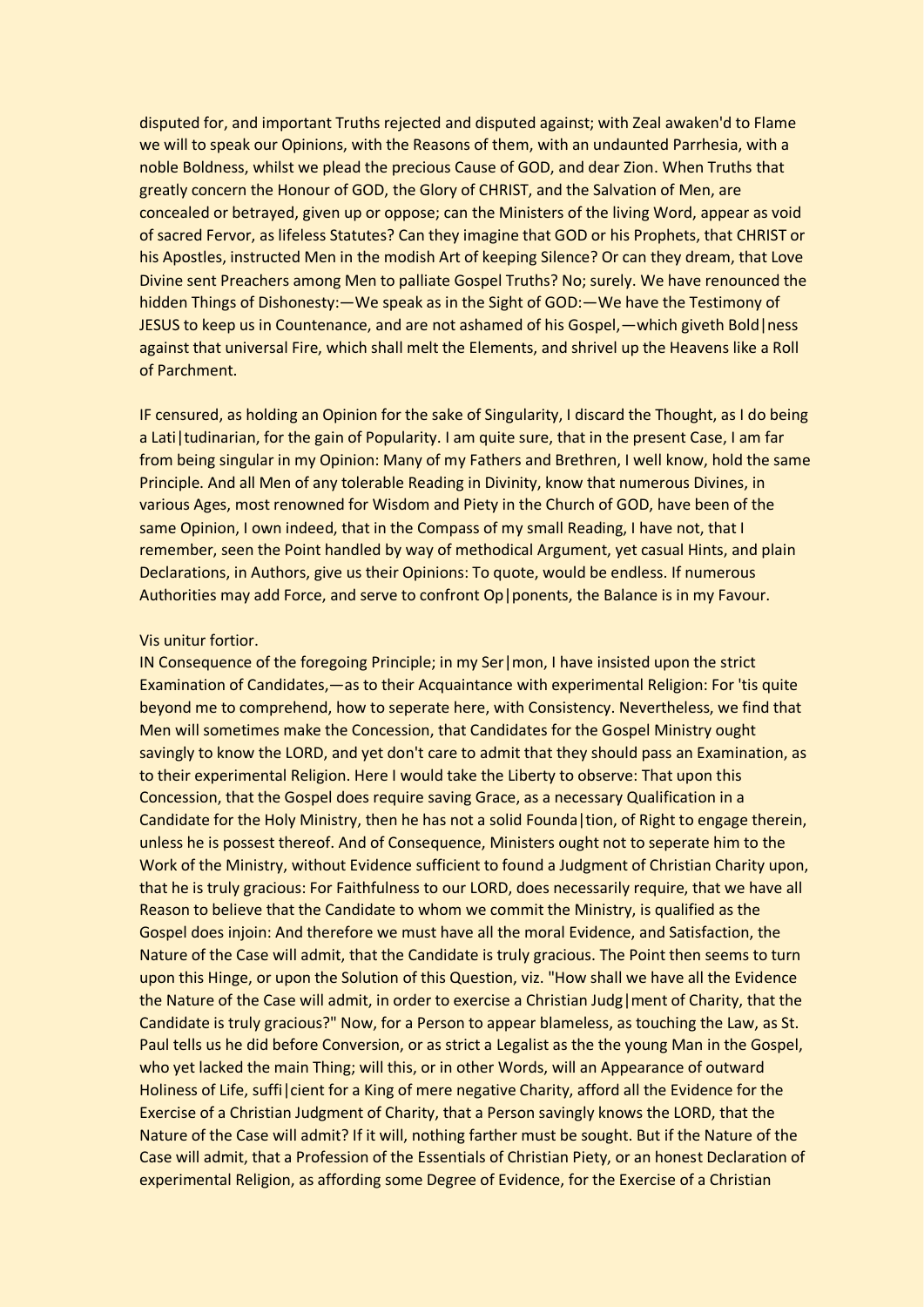Judgment of Charity, that a Person saving|ly knows the LORD; then, in the present Case, such Pro|fession, or experimental Religion, must be sought. Now whether experimental Religion has in it, ordinarily, any Thing of the Nature of Evidence; and is of Use, or use|less, as to a Judgment of Christian Charity towards a Per|son, let all judge who profess to believe there is such a Thing as experimental Religion, and that the Bible in forms us what it is.

THAT I may be the better understood by my common Reader, I will suppose, that he and I were Present the other Day, at a Session of the Presbytery, when the Can|didates Theodorus and Popularus were examined: We had some previous Knowledge of them both, so as to have an equal negative Charity.—They were asked as to their Aims and Views;—As to what they had experienced of the Power of Divine Truth, convincing, sanctifing and comforting.—As to a Life of Faith, and Devotedness to GOD.—And, 'tis needless to repeat,—we remember Questions and Answers.—To be short, so far as we could judge, (and we could not help forming some Judgment) Theodorus gave an Account of his experimental Religion, and a Life of Holiness, as a Fruit of Faith in CHRIST, well agreeing with the Word of GOD: But Popularus could give no such Scriptural Account of experimental Religion and Holiness, for he had none to give. Now if my Rea|der will acknowledge, that he has more Evidence for a Judgment of Charity, that Theodorus is truly gracious, than he has that Popularus is so, I have gained the Point I have pursued.—'Tis not my Design at present to answer Objections; "What saith the Law and the Tes|timonies?— However, as there is one that is Chief, and is thought by some unanswerable, and as bearing all, that can be said, down before it, it may not be improper here to give it a brief Consideration, The Objection is this, viz. If saving Grace is required in the Gospel, as a necessary Qualification in a Candidate for the Ministry, the LORD CHRIST would have given some certain Rule, whereby Ministers might assuredly know whether they have such Grace, or not; but no such Rule is given, therefore the Gospel does not require such Grace in the Candidate. Now, if there is any Strength in the Objec|tion, it lies in the Truth of his Proposition, viz. That whatever Qualification the Gospel requires in a Candidate, the LORD CHRIST has given some certain Rule, whereby Ministers may know whether he has such a Qualification, or not. If this Proposition is not true, than there is no Force at all in the Argument. But is there a Divine upon the Face of the Earth, that will assert and stand to it, that this Proposition is true? No; not one: For all will own that some internal Qualifications are required, some King of Faith and Sincerity, and all must own they have no certain Rule whereby they can assuredly know the hid|den Things of the Heart: And this is to disown the Pro|position, as to its Truth, and consequently to give up the Objection, or Argument. I suppose all who make the above-mentioned Objection, against what I have asserted, are agreed, to a Man, that the Gospel does re|quire in Candidates for the Ministry, what they call moral Sincerity, moral Seriousness of Spirit, and soundness in the Faith, as necessary Qualifications. I will now suppose, that some one, lax in Principle, and rude in Speech, be | comes and Objector against my Objectors, saying, Gentle | men, you hold a Set of rigid Principles indeed: You assert that the Gospel requires that Candidates for the Holy Ministry, must have these Qualifications, moral Seriousness of Spirit, and Soundness in the Faith: But the LORD CHRIST has given you no certain Rule, by which you can assuredly know that a Candidate has such Quali | fications; therefore the Gospel does not require them. Now, what will my Objectors do? To profess they have such a Rule, they know they cannot; to say that CHRIST has been unfaithful to his Church they dare not; infalli bility they have not; to give up their Principle they must not, for the Gospel expresly requires these Qualifications: What can they, what must they do! There is but one Thing that can be done consistent with common Sense, and that is to acknowledge, that their grand and beloved Objection, brought against the Truths I assert, has no Force at all in it. Should they imagine any, it lies as much against them, as others: In short the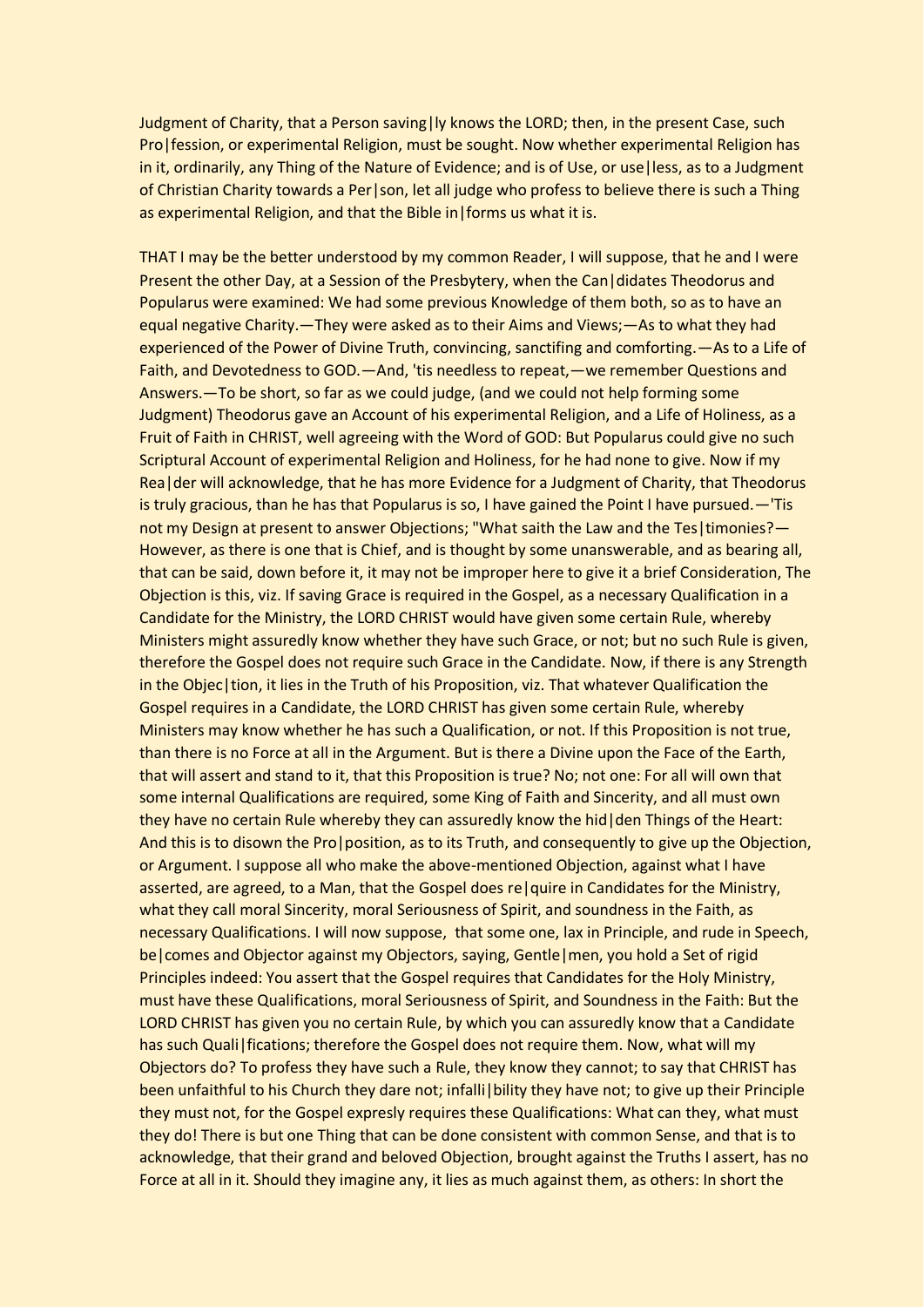Argument proves too much, if any Thing, and therefore nothing at all. I am quite sensible that the Things I assert fall heavy upon those Candidates, who are not what they ought to be, and dislike to be told what they should be:—I expect their Displeasure, however, they have my Com|passion, and my Prayers. They no doubt greatly applaud the Conduct of those Ministers who look upon it needless to examine Candidates for the Gospel Ministry, as to their experimental Acquaintance with Religion: Yet I take the Liberty to tell such Candidates, that if ever a Sovereign GOD is pleased to give them sanctifying Grace, and impresses their Hearts with a due Sense of his glorious Attributes, the Holiness of his Law, the Purity of the Gospel, the Weight of Things Eternal, and the immense Worth of Souls, they will then be very far from an Approbation of the Practice of such Ministers, upon the Point of which I speak; (not to say of their experimental Religion also) or I am greatly mistaken.

As to what 〈…〉 said; with respect to the gracious Presence of the LORD with his Ministers, and Co-opera|tion of the Holy Spirit with their Ministrations; whatever some think; yet the Ministers of CARIST well know, that if He withhold his Help, no Part of his Work can be rightly perform'd, if He deny his Blessing, the best Performances are in Vain.

I have no Apology to make for the Length of my Sermon, but the Importance of its Contents; nor for the Length of my Preface, but with Relation thereto; and the Times that are, and are to come.

AND now, oh my Soul! With the Friends of Zion, stretch forth the Arms of intense Desire, and by Faith take Flight, over Darkness, Impurities, Altercations, and Confusions; and salute the Dawnings of that glorious Day of Zion's Light, Purity, Harmony, and Regularity, when the Church of the Living GOD, will approve of nothing short of that Gospel Furniture in Gospel-Ministers, which has been insisted upon.—

MEAN while, my Work is with the LORD, to whom I trust my Motives are approved; I commit it with all Humility to his Blessing, and to the Prayers of my Chris | tian Friends,

S. BUELL.

EAST-HAMPTON, May 10, 1761

N ORDINATION SERMON.

#### GALATIANS, i. 16.

TO reveal his Son in me, that I might preach him among the Heathen; and immediately I conferred not with Flesh and Blood.

THE Glorious Immanuel, the Messenger of the Covenant, the everlasting Covenant between the Persons of the holy Trinity, first pro|claimed the eternal Secret of redeeming Coun|sel and Love, unto trembling Man in the Garden: This Revelation the Apostle remarkably termeth the glorious Gospel. Thus it will appear, if consider'd as the unalterable Dispensation of GOD, toward a complete Display of the Perfections of his Nature and Will; and as the grand Mean for bringing about the Glory of the adorable Trinity, and as the only Contrivance for accom | plishing the Salvation of lost Man; and also, that its infinitely important and amiable Truths, will furnish the redeemed, and even all the bright Intelligences above, with sublime Praise and Admiration to all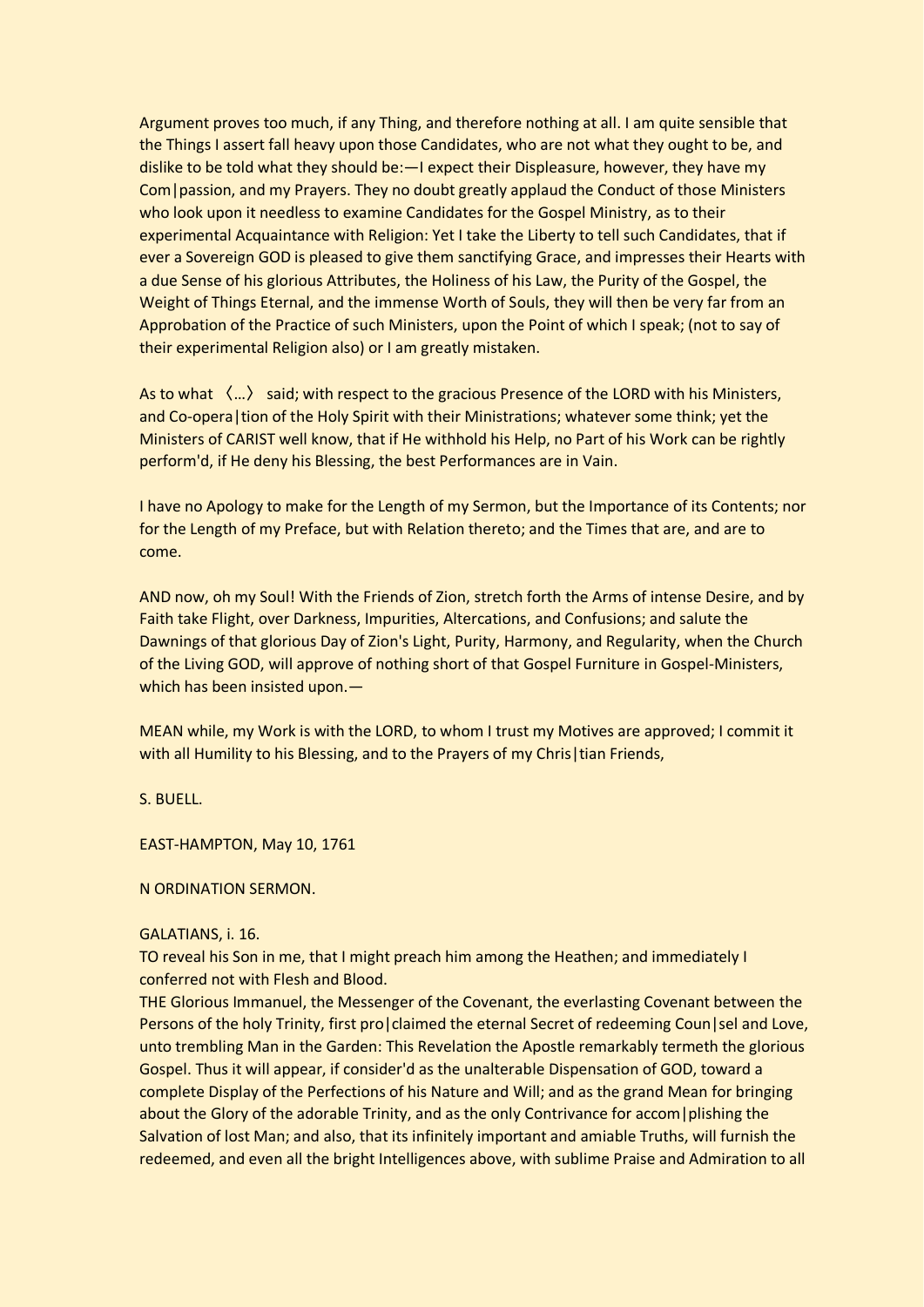Eternity. If we seriously consider Things in this Point of View, we shall be apt to conclude, that the Gospel must surely be a "scheme of Doctrines" worthy of devout Meditation, deserving the most cordial Reception; and also, calling for the most solemn Manner of Dispensation; as by Men enrich'd not only with doctrinal and speculative Know|ledge concerning our Lord Christ, and the important Truths of his glorious Gospel, but also truly adorn'd and embellish'd with that Knowledge, which is experi|mental and practical; or in other Words, that Jesus Christ be revealed in, and savingly manifested to them, by the Illumination and Operation of the Holy Spirit.

THE great Apostle of the Gentiles, that excellent and noble Pattern of Ministerial Qualifications and Perfor | mances, was brought up at the Feet of Gamaliel; and not only so, God from Above revealed his Son in him; thereby making up a most accomplishing Mixture of saving divine Knowledge, and solid human Literature. He had an extraordinary Call to preach the Gospel, and was furnished with extraordinary Gifts and miraculous Powers, the proper Credentials of such a Call. Having preach'd the Gospel for a Time to the Jews, and their Proselytes, without receiving Ministerial Ordination; when the appointed Time came, for the Gentiles to be|come "Fellow Heirs with the believing Jews," St. Paul, and Barnabas his Colleague, were made Ministers by Divine Designation, submitting to Gospel Ordination, according to the Direction of the Holy Ghost.\* But the Things which at present especially call for our Notice, are, That as a necessary Qualification for preaching the Gospel, the Apostle had Jesus Christ revealed to him, and in him; and that the great and glorious Subject of his Sermons was Jesus Christ; and that he instantly obey'd the Call of GOD, to preach Jesus Christ to the Heathen.

IN discoursing upon the Words, as I hope not un|suitable to the present Occasion, by the Divine Assistance, I shall attempt to shew;

I. What Revelation and Manifestation of the Lord Jesus Christ, that is, which those ought to have who preach Him to others.

II. Shew what is intended by preaching the Lord Jesus Christ to the Gentiles.

III. I shall observe that the Calls of GOD to engage in his Service, are to be obey'd without Delay. And lastly.

I shall make some Application, by Way of Address.

1. THEN, I am to show what Revelation and Mani|festation of our Lord CHRIST that is, which those ought to be the Subjects of, who preach Him to others.

PREACHERS of the Gospel, entrusted with the Holy Ministry, as a necessary Qualification, ought to know the Lord Jesus Christ, not only by objective Light, or the external directive Light of Divine Revelation; but also by an internal, powerful and saving Illumination of the Mind, by the Irradiation and Operation of the Holy Spirit. And so to become possess'd of a Knowledge, that is not produced by the Power of human Reason, or the common Methods of Education or Instruction; and therefore a Knowledge not confin'd to the Head, but seated in the Heart. An affectionate and fiducial Know|ledge; disposing the happy Subject of it to an intire Reliance upon the Lord Jesus Christ for Righteousness, Grace, and eternal Life; and to love Him superlatively, as discerning his incomparable Beauty, Glory, and Ex|cellency. A Knowledge that is Soul-humbling, Self-emptying, Soul-transforming, Christ-exalting; and pro|ductive of Hatred to all Sin, and of a sincere, cheerful, solemn Consecration of the whole Man to the Service, Honour, and Glory of the Lord Jesus Christ. This is that Knowledge, which disposed St. Paul to improve all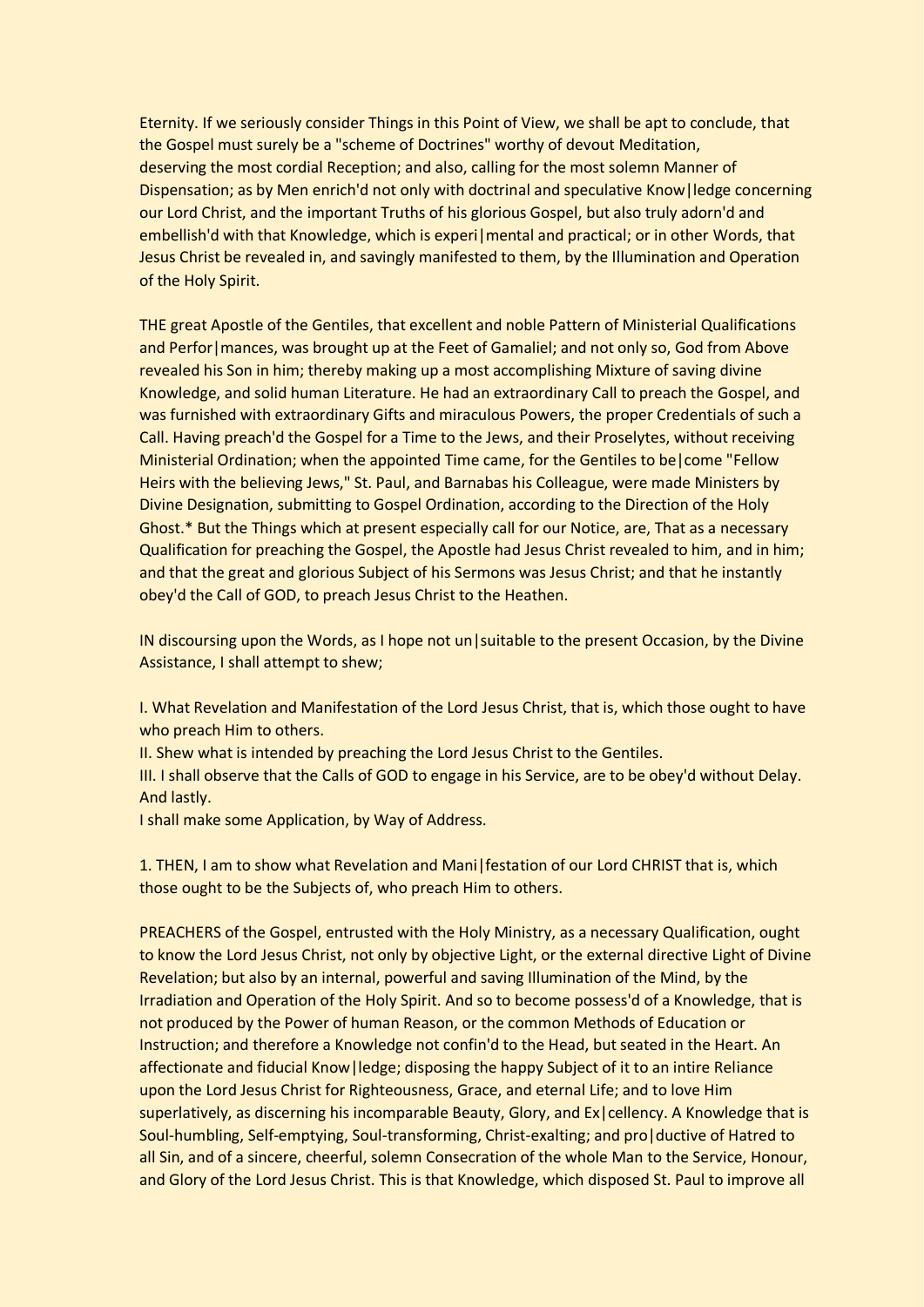his Abilities to holy Ends and Purposes; which put him upon subordinating all his natural and acquired, in | tellectual and moral Accomplishments, unto the Glory of Christ, and the Good of his Church: And according to the Measure of it received, will always have an an|swerable Effect upon Ministers of the Gospel. This is that Knowledge, which the Apostle in Distinction from the Form of Knowledge, calls the Savour of Knowledge;\* and with Respect to which, he accounted all Things but Loss and Damage, as in the View of it's vast Im|portance, and transcendent Excellence;<sup>†</sup> and in Com|parison with which, he determined to know nothing, even in Corinth itself, the Seat of Learning and Polite|ness§. This is that Knowledge by which all the Divine Perfections are beheld, as they shine forth in their united Glories, with a bright and charming Lustre, in the Person, and Mediation of our Lord Christ; and transform the Spectator, in Heart and Life, into his Holy Image.

THUS the Apostle had Jesus Christ revealed in him, and savingly manifested to him, before he preach'd Him to others: And this supernatural, experimental, and practical Knowledge of the Lord Jesus Christ, every Man ought to be possest of, that enters upon the Evan | gelical Ministry.

FOR, unless the Lord Jesus Christ is thus revealed in, and savingly manifested unto a Man, he cannot be qualified for the Gospel Ministry, as the Word of GOD does require; nor in any due Measure answer the Characters and Epithets given to Gospel Ministers, in the sacred Pages. The Word of GOD requires, that Men be Holy who are put into the Holy Ministry; and the Holiness required is not meerly relative, but real, and injoined as a necessary Qualification for a Gospel Minister. The Ministers of Christ's Church, have a sacred Rule of Direction given them, that will abide tho' Heaven and Earth pass away; that they put faithful Men into the Ministry:\* And 'tis required of Men in the Gospel Ministry, that they be faithful;<sup>†</sup> and Faithfulness in this Case, includes pure and spiritual Aims and Intentions for GOD; and neces|sarily implies the saving Knowledge of our Lord Christ, and the Derivation of Divine Grace from him. Amongst the many Characters of the Ministers of the Gospel re|corded in Scripture, we repeatedly find this given them, viz, the Man of GOD:§ This honourable Compellation or Title imports, that a Gospel Minister ought to be a Man greatly conformed in his Nature to the moral Excellencies of GOD, and in a sincere Manner devoted to his Service and Glory: And therefore implies saving Illumination in the Knowledge of our Lord Christ. The Holy Spirit gives the Character of Gospel Ministers, and the Cha|racter of Men in a State of unrenewed Nature, as ex|tremely diverse and exceeding opposite, the one to the other. Men in a State of unrenewed Nature, and with out the saving Knowledge of Christ, He calls blind, dark, ignorant, ungodly, &c. But ascribes to Gospel Mini|sters the Titles and Epithets of Watchmen, Stars, Angels, Men of GOD, &c. Now can there possibly be a greater Solecism in Nature, a more absolute Inconsistency in Terms; than to say, a blind Watchman, a Star of Darkness, an ignorant Angel, an ungodly Man of GOD? Men, nor Angels, can't render these discordant, jarring Terms and Characters correspondent and harmonious. If without the saving Knowledge of our Lord Christ, Men can't be qualified for the Gospel Ministry, as the Word of GOD does expressly require; nor answer the Characters the Holy Ghost gives to Gospel Ministers.—The Consequence is plain.—

I proceed, unless Men savingly know the Lord, they can't covenant with Him, after the Manner He requires, at the Time of solemn Separation to the Work of the Holy Ministry, by Prayer, and the Imposition of the Hands of the Presbytery. At this Time, there is a Covenant enter'd into the GOD, call'd the Covenant of Levi;\* the Person ordained vows and swears Allegi ance to the Lord, that he will be faithful in the Work now devolved upon him, as sincerely consecrated to the Service of GOD. Now, how can a Person thus declare before GOD, Angels, and Men, that he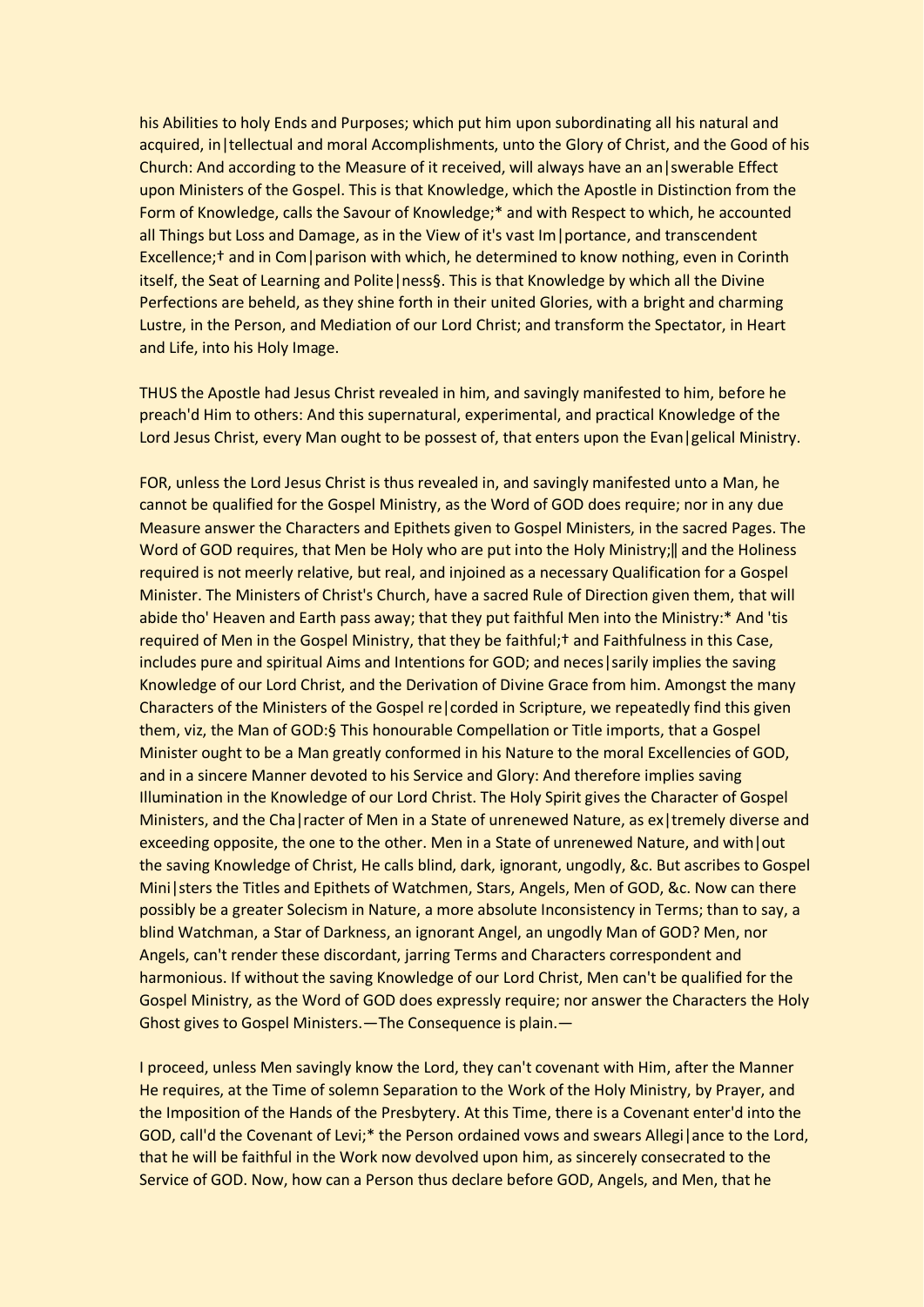sincerely gives up himself to GOD, and promise all good Fidelity; when at the same Time he keeps back his Heart, and has not the least Spark of Grace to enable him to be sincere and faithful? Nor does it avail here to suggest, that altho' he has not gracious, yet he has moral Sincerity; for in this Covenant, GOD calls for the Heart, for Uprightness of Heart; and will accept of nothing short thereof. There is not one Word in all the Bible that tolerates us, in substituting moral Sincerity in the Place of gracious; nor that permits us to play the Hypocrite or Parasite with GOD: The Consequence again is plain.

MOREOVER, if Men who know not the Lord savingly, enter upon the Work of the Gospel Ministry; they can | not perform the Duties of the sacred Function after the Manner he requires, nor meet with his Approbation or Acceptance therein. 'Tis often, and truly said, that not Nouns; but Adverbs make good Works; that 'tis not meerly doing Bonum a good Thing, but doing that good Thing Bene well, which is what the Apostle calls Well-doing. For a Work to be good, as to the Man|ner of Performance, and circumstantially consider'd; it must be done, not only according to the declared Will of GOD; but also must proceed from the noble Evange|lical Principles of Faith and Love, and be perform'd with an ultimate View to the Glory of GOD: But this never can be, 'till a Person savingly knows the Lord Christ; consequently the Person destitute of Evangelical Obedience, cannot meet with the Acceptance and Ap|probation of the infinite Majesty of all Worlds; and if not his Approbation, then of Consequence disapproved by Him: A Thought infinitely shocking! The Minister who knows not the Lord savingly, will necessarily and unavoidably seek himself, supremely and ultimately. He sets up himself in the Room and Place of GOD; and the grand Idol Self, is prefered to the GOD of Heaven and Earth, and his Glory. He undertook the Ministry under the Power of selfish Views; and let him study, try to pray, and preach; in all he does, the grand Object Self still terminates his Views. He acts the Part of down right Rebellion, against his infinite SOVEREIGN; and, as it were, disputes the Rights of God-Head with Him. Becomes guilty of a sacrilegious Robbing of GOD, and the vilest Idolatry under the Sun; and the Violation of infinite Obligation to his glorious and dread Sovereign. Now, let those who impartially read the ancient Gospel, judge, whether Men thus disapproved of GOD, and such Self-seekers; can be Christ's duly qualified Ministers.

I go on to observe, That the Nature and Reason of the Ministerial Office, and Service, requires that Men engaged therein, should savingly know the Lord. The Laws of God required the Priests under the Law to be holy Persons, in the most strong and vehement Expres sions, founded on the special Relation they stood in, to God; and the Nature and Reason of their Office, abso|lutely and repeatedly enjoining Holiness upon them.\* The Obligation is as express and strong under the Evan|gelical Dispensation. Does it not appear reasonable and fit in the Nature of Things, that they who are call'd to serve the holy GOD, in a high and holy Station; to stand before Him, to minister in holy Things, for high and holy Purposes; should be truly Holy, his hearty Friends and Servants, wishing well to his Cause and Interest in the World? Are not known Enemies in Heart, to the Person and Interest of the Prince, unfit Persons to be entrusted with negotiating the important Affairs of his Kingdom? There is no Man who is not either a true Subject to Christ, or his Enemy. That Man who don't truly know Christ, and submit to him as his King and Lord, by bearing true Faith and Allegiance to him; is the Enemy of Christ, and his Kingdom.

DOES it not appear inconsistent in its own Nature, to beseech others to become reconciled to God; and at the same Time to be irreconciled to God, and an Enemy to the exalted King of Zion? A Preacher going forth to evangelize others; and yet a Stranger to real Gospel Holiness, and incapable of performing any one Act of Duty evangelically? A Preacher of that Word which is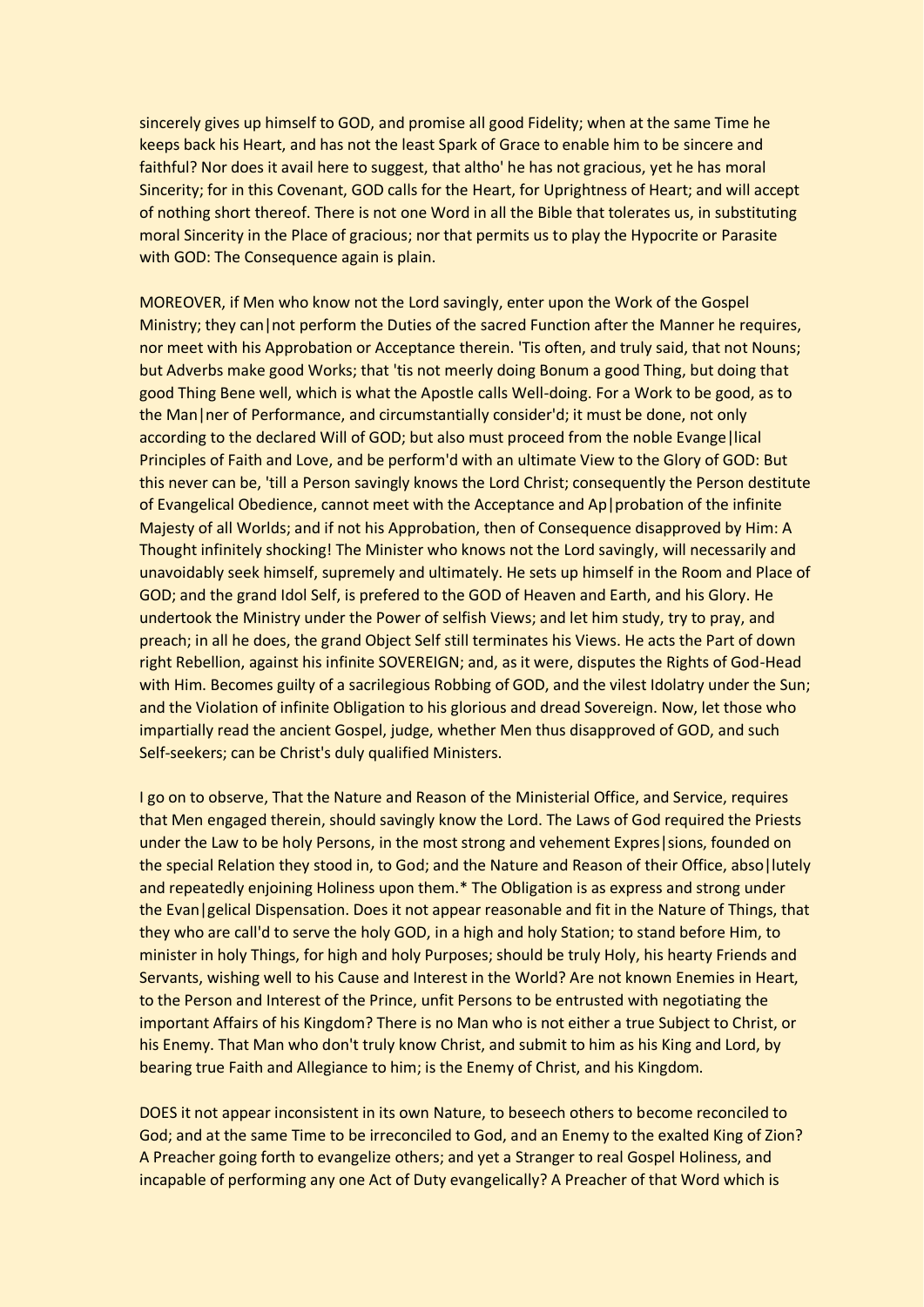pure and holy, of that Gospel which is glorious in its Light, Life, and Power; himself unholy and impure, in Darkness, legally and spiritually dead? As a Minister, the Servant of Jesus Christ by Legation; and yet seek|ing himself with a supreme Affection? The Chariot and Horseman of Israel; yet unable to promote the Pro|tection of God's People, by Zeal and fervent Prayer, unskilful in wielding the Sword of the Spirit, by which the Devil is not invulnerable? The Glory of Christ; yet himself in Darkness, and under the black Banner of Wrath Divine? The Salt of the Earth; yet unsavoury? The Light of the World instrumentally; yet never truly illuminated by transforming Beams of Light from the Sun of Righteousness? I say, is there not an incon|gruity, and an unfitness in these Things, in their own Nature and Relation considered.

AND does it not appear as having a Sort of Impro | priety in it, that the Minister who is the Mouth of the People to GOD in Prayer, leading the Devotion of the Assembly, in which, we would charitably hope, there is ordinarily a Number of gracious Souls in a spiritual Frame, breathing forth a Spirit of Adoption; and the whole Assembly greatly needing Blessings for both Worlds, Blessings to be given in Answer to Prayer, "the inwrought Prayer of the righteous Man;" but the Minister himself destitute of a Spirit of true Devo|tion, assisting Grace, and real Adoption?

HOW many, and how various, are the Temptations, Desertions, Trials, spiritual Conflicts, and Exercises of the People of GOD, in this twilight-State of the Imper|fection of Grace, and probation-Season for Eternity? And how much in such Cases they need a spiritual skilful Guide? Unexperienced Ministers will be miserable poor Casuists, in such Cases. And also with Respect to Sin|ners; if by some Means, any are awaken'd, and solicitous to know how they must be saved; now, now, for a Messenger of the Lord, one of a Thousand, to speak a Word in Season. But the Minister that knows not the Lord savingly; in preaching, and in converse with such poor distressed Souls; will most likely place Duties, in the Room of Christ; and after all the Help he can ob|tain by Books and Reading, he will be a blind Leader of the Blind; and the Consequence of such Conduct, our Lord has told us.

IF we cast an Eye upon the final Hour of Life, and behold the Sick and Dying, among a People professing the Christian Religion; we shall see them, ordinarily now, very desirous of the Presence and Prayers of a Minister: (peradventure in some Instances before slighted) The very Verge of Time is now come, the eternal Judgment is at the Door, unmeasurable Eternity opens with a growing View; the Exchange of Worlds appears an Affair of great, of solemn, of infinite Weight; the Angel's dread Trumpet sounds, "Time shall be no more;" the immortal Spirit must enter upon the unut | terable interminable Joys of Heaven, or be plunged into the intolerable eternal Torments of Hell In this final Hour, some few, a special, little, happy Number; are highly favour'd of the Lord, with copious Measures of divine Light; with the Triumphs of Faith, with the joyous prospect of the substantial, untarnish'd Glories of the Sanctuary of Immortality: Altho' these do not stand in so much Need, yet they rejoice, greatly rejoice, in the Presence, Converse, Prayers, and Praises "of the Man of GOD." Others who hopefully "have the Root of the Matter in them," have the Evidences of their gracious Sincerity much clouded over.—Some are terribly harrassed with Templations—Others are under the Power of Self-Flattery, and a vain Confidence; and need to have their Foundations shaken.—Some are awfully secure, and need an alarming Word.—Others are full of Anxiety, as perceiving themselves tottering, not only upon the Verge of Life, but on the very Brink of Hell: Alas for them! What a dying Paleness invades their Cheeks? What Agonies of Fear rend the Heart? What tumultuous Throbbings seize the Breast? Millions, Millions of Gold, were too cheap a Purchase for Health to be restored, for the Day of Grace to be prolong'd: The Voice of pardoning Mercy, would now sound in sweeter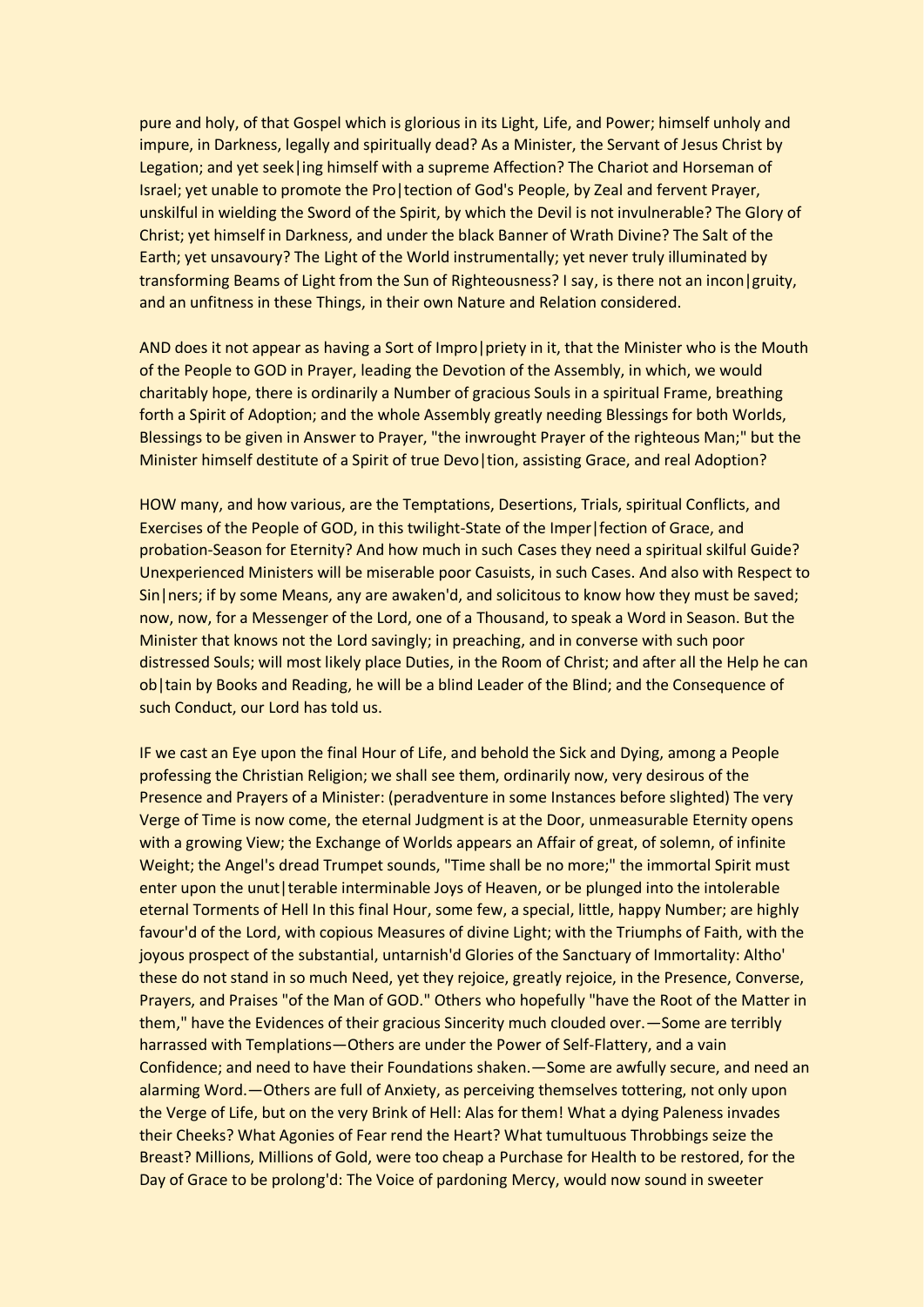Accents than the Musick of the Seraphic Choir; the Weight of Worlds eternal, is suspended upon the Event of one momentous decisive Hour. Now, altho' all real Sanctification, and Preparation for eternal Glory, depends upon the holy Spirit's Agency; yet as Means are the Appointment of Heaven, without an undue Dependence upon them; the Presence, spiritual Conver | sation, Counsel, and Prayers of "the Man of God," at such Times, and in such Cases, must surely be of no small Importance, and ought to be much desired and prized. And O! how sad the Calamity, when the Minister is unfit to deal with Persons understandingly in Soul-Cases, especially at such a Time; as whatever Attempt he may make, is not able to offer up one Peti | tion to GOD, in a right Manner for them; having no special Interest in the Redeemer, nor Access to the Throne of Grace. In short, the more closely we view the Nature and Reason of Ministerial Office and Service, and the various Duties of the sacred Function; the more evident it will appear, that Men who enter upon the holy Ministry, ought to be Men who have a saving Knowledge of the Lord; and an experimental Acquain | tance, with the Power and purifying Influence of divine Truth upon their Hearts.

LASTLY here, those, and only those, who savingly know the Lord Christ; have Warrant to expect his gra|cious spiritual Presence with them in their Work. As Ministers of the Gospel of Christ, we can neither look for Assistance in our Work, nor Success unto it; but from the promised Presence, and special Influence of the holy Spirit alone. The Gospel is call'd "the Ministry of the Spirit,"\* as it is that Ministry which the Spirit makes effectual unto all the Ends of it; or because 'tis that Ministry whereby the Spirit, in his Gifts and Graces is communicated unto Men. The Kingdom of our Lord Christ is spiritual, and the animating Principles of it invisible. If we fix our Minds only on outward Order, we lose the Rise and Power of the whole; 'tis not an outward "visible Ordination by Men," tho' that is necessary by Rule and Precept, but Christ's Communi|cation of the Spirit according to Promise; that gives Being, Life, Usefulness, and Success to the Gospel Ministry. 'Tis only those Ministers who savingly know the Lord, that have any just Ground to hope for his Presence with them, and his Blessing upon their Labours: To them He hath said,—"And lo, I am with you to the Consummation of all Things." Lo, I am with you, to qualify, protect, assist, and succeed you, by the Aids and Influences of the Holy Spirit. 'Tis a Point of Truth that may be evidenc'd, as Mr. Fleming observes, That now under the

New Testament, there are Ministers of the Spirit, and not of the dead Letter and empty Sound. That with the Word there goes a Ministration and Life. It is very discernable, what a great Difference, and another Appearance, there is both on Ministers and Christians at one Time, from what they are at another, in the Discharge of Duty, as if these were not the same Persons; which ap | peareth not only in the Enlargement, and straitning of their Gifts, but also in Power and Life. Is it not seen, with what Liberty these do sometimes pray, and are as a Ship with a full Gale before the Wind? That 'tis then easy to preach.

—When Ministers have the Grace of GOD in them, and the special Presence of the Spirit of GOD with them, they are wont to preach so as they could not if left to themselves, destitute of Divine Influence and Assistance. We pretend not thereby to immediate Revelations and Inspirations of new Truths, no; there is an exact Agreement between the Works of the Spirit, and the Word of GOD; and therefore all Impulses, Revelations, or pretended Ope|rations of the Spirit, which are contrary to, or have no Foundation in the Scriptures; are to be rejected as en thusiastic Fancies, or satanical Delusions. But we sup|pose, that the holy Spirit "takes of the Things of Christ, and shews them unto us;" illuminates our Minds, and helps us to discern the moral Beauty and Amiable|ness of Things Divine; draws forth our Graces into lively Exercise while we are preaching; increases our Views of the infinite Importance, as well as surpassing Excellence of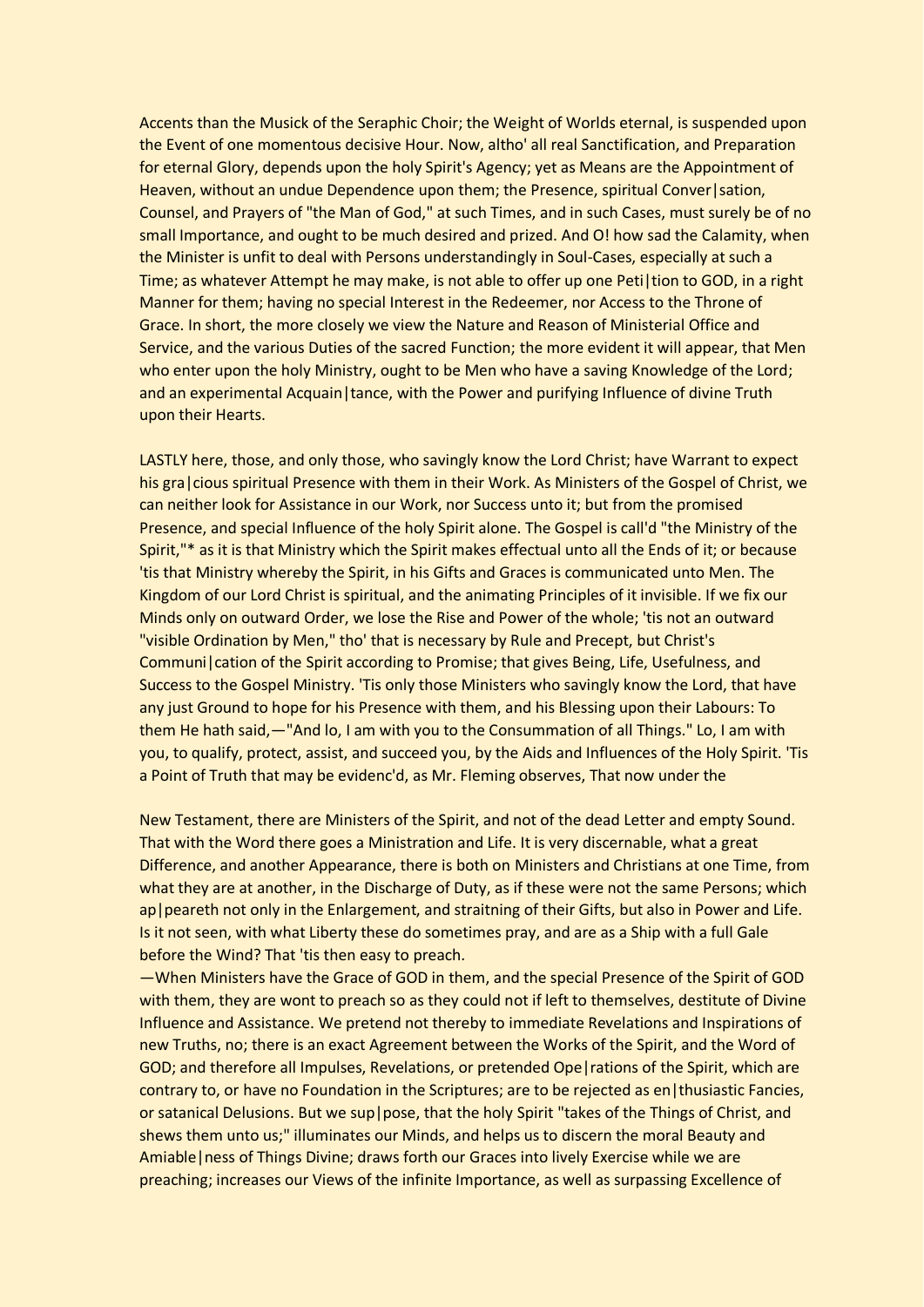Divine Truth; and thereby enlarges our Hearts, and helps us to speak with Power and Freedom, concerning the Things of GOD. And I see not why, we may not freely own, that the holy Spirit frequently helps us, in the Time of preaching, to seasonable Thoughts, which upon a quick and due Scanning, we perceive to be important Truth, and pertinent to pre|sent Purpose; and hereby we enlarge upon some Branch of our Discourse, and urge some Points home upon the Consciences of our Hearers, beyond what we thought of in the Time of Composition; and so as to exceed what we have done at some other Times, when under the best Advantages by preparatory Thought. But this is not the Point I mean to pursue at present. That which we insist upon to our present Purpose, is, That the assisting Influence of the holy Spirit in preaching the Gospel, is a Blessing of great Importance; and that or|dinarily the Lord works by, and improves those Men, as Instruments for the Conversion of Sinners, and the progressive Sanctification and Consolation of his People; whom He hath qualified and fitted for his Service, by confering upon them, both the Gifts and Graces of his Spirit: And thereupon granting them present divine Influences, and crowning their Labours with his effica|cious Blessing. Of this we are firmly assured, from the Word of GOD; and as accessory Evidence, from Church History; and some Degree of Observation. At the same Time, we do not imagine, that the Efficacy of the Word dispensed, depends upon the Worthiness and Holiness, or Good-will and Intention of him that speaks, no; the Lord is an infinite Sovereign, He hath not limited himself, tho' He hath us: He may bless Truth by whomsoever spoken; and sometimes displays his ab solute Sovereignty in this Respect. Nevertheless, we insist upon it, as a Point never to be given up; that Ministers eminently need the Spirit of the Lord with them, and in them; in order to preach, and to perform Ministerial Duties, as they ought, and in a due Manner. By the Aids and Influences of the holy Spirit granted to Gospel Ministers, they are endued with Zeal for God's Glory, the Honour of Christ, and the Sal|vation of Souls; and are disposed to study and preach such Things as do especially tend to promote those im | portant Purposes; thereby they are prepared to declare the Word of GOD powerfully and faithfully; are saved from the ensnaring Fear of Man, and the superficial downy Touch of Conscience; now they become Boa|nerges, proclaiming the Terrors of Horeb's fiery Law, in the shocking Accents of Sina's dreadful Thunder; they lift up the Voice like a Trumpet, and will not spare to declare important Truth, whether People will hear or forbear; and Barnabas like, they sound the jubilee Trumpet of the Gospel; proclaiming Liberty to the Captives, and offering the Oil of Joy to the broken-hearted and disconsolate Christian; and hereby they be | come wise to win Souls to Christ, and to conduct them on their Way to eternal Glory. Now, when the Lord is thus present with his Ministers, and affords them spe|cial Assistance; He ordinarily associates the Influences of his Spirit with the Word preached, and makes it powerful to Salvation. But the Preacher that knows not the Lord savingly, can lay no claim to his gracious Presence, by any Word of Promise; nor has he any just Ground to expect a Blessing upon his Labours. The true State of the Case is, the Institution of the Gospel Ministry is eminently the Work of the Holy Ghost; (I mean not exclusive of the Father and the Son, the Works of the Trinity, towards the Creatures, being un|divided) 'tis his Work to confer on Men Gifts and Graces, as necessary Furniture for, and to put them into the Ministry,\* and to assist and succeed them therein; making them able Ministers of the New-Testament, and thereupon crowning their Labours with glorious Success. Therefore, the Man that has not an experimental Know|ledge of the sanctifying Operations of the holy Spirit in and upon his Heart; cannot honestly, and with a well informed Conscience, engage in the Gospel Ministry: If he does, he enters upon this arduous and difficult Work alone; and alas for him, abides in it alone! As he goes on therein without a saving Knowledge of the Lord, he can't prove himself call'd of GOD to preach the Gospel, nor can he in Faith pray for a Blessing upon his Labours, having no Word of Promise for that Purpose, nor any just Ground to expect the Lord's Blessing.—And what|ever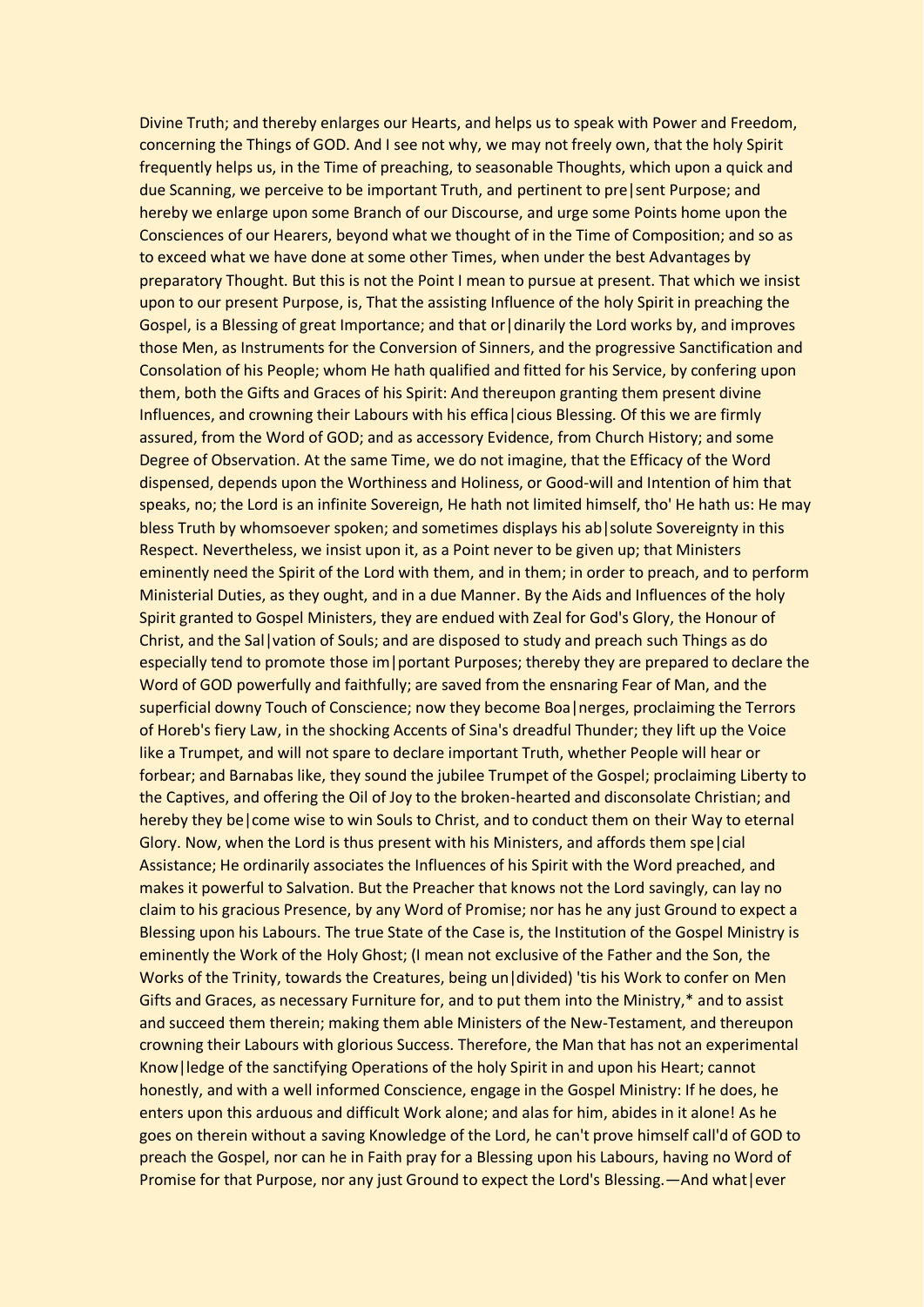shining Appearance he may make in his own Eye, and in the Judgment of some; there is great Deficiency in all his Performances, a main Excellency is wanting. We must hence conclude, that if the gracious Presence of GOD, the assisting Influence of his Spirit, and his Blessing are important and excellent; that such Men, and only such, ought to engage in the Gospel Ministry, who savingly know the Lord: And surely we must believe, that the Divine Influences to sanctify, assist, and bless; are of the last Importance, and highest Excellence. The whole Success of the Ministry in propagating the Gospel in the World, and building up the Church; depends in|tirely upon the Mission, Presence, Assistance, and In|fluence of the Holy Spirit. Upon the whole then, if the Preacher who knows not the Lord savingly, is thus left alone, without his Assistance and Blessing;—if the Nature and Reason of Ministerial Office and Service, require that Men who enter upon the holy Ministry, should truly know the Lord;—if they cannot serve GOD aright, nor meet with his Approbation in their Work, unless they thus know Him;—if without such Knowledge of Him, they cannot transact a Covenant with Him, as He requires; if they cannot answer the Title and Cha|racters of a Gospel-Minister, nor be qualified for the Work of the holy Ministry, as the Gospel does expressly require;—we conclude thus, that Men who enter upon the holy Ministry, ought to be Men who have had the Lord Jesus Christ revealed in, and savingly manifested to them.

2. I am to show what is intended by preaching the Lord Christ to the Heathen or Gentiles.

THE great Apostle of the Gentiles, often speaks of it as a mysterious Dispensation of GOD, that our Lord Christ should be preached to them; and he intimates thus much in our Text. Altho' we find that Prophe|sies and Promises, respecting this grand and marvellous Event, lie thick in the Old-Testament; yet in former Ages it was not so clearly made known to the Jewish Nation: The Time when, the Manner how, and Means by which, were not well understood, 'till now revealed by the Holy Ghost. When GOD gave his Word to Jacob, and his Statutes to Israel, "He dealt not so with any other Nation;" other Nations were left to walk after their own Ways, but to them Himself came down, Angels attending Him, Clouds and Darkness covering the Place, Voices and Flames diffusing the Law and Authority of infinite Majesty. All along from that very Time, when GOD revealed that Promise, which was blooming Gospel; that "the Seed of the Woman should break the Serpent's Head," 'till He came, who was the Desire of all Nations; He was narrowing the Interest of Religion, by every new Dispensation of the Covenant, 'till the Gospel came to be preached in the last and best Edition. Every new Dispensation, though it made the Covenant brighter, yet it made the Appli|cation of it straiter. The Empire of Christ for many Ages, for Thousands of Years, appear'd only in a nar|row Compass, as if He loved not a Diffusion, but a Confinement of his Kingdom and Glory; 'till by his Cross he broke down the Wall of Partition between Jew and Gentile, and broke up the Enclosures of his own making; and as Almighty Lord and Conqueror, arose from the State of the Dead, and thereupon gave Com | mission, and Orders to his Disciples, his flaming Mini|sters, on this wise, Go, saith He, and disciple all Nati|ons, preach the Gospel to every Creature. From this Period of divine Mercy and eternal Wonder, according to ancient Prophecies, BEHOLD! "The Wilderness and the solitary Place are glad, the Desert rejoices and blos | soms as the Rose! The Gentiles see the Glory of the Lord, and the Excellency of the God of Israel!" But why was GOD so long silent to the Gentiles? And why did He speak out at last? Whence was it, that the Love He used to keep within Bounds, now shone out at large, and became the Glory of the Universe? Even so it seem'd good in his Sight! The Jews train'd up for so many Ages, and by all Kind or Preparations for a Redeemer, reject him; and the Gentiles who were no Way prepared, receive him; He who was the Desire of all Nations, becomes the Contempt of his own.—Without any preparatory Dawn, the Light of the glo rious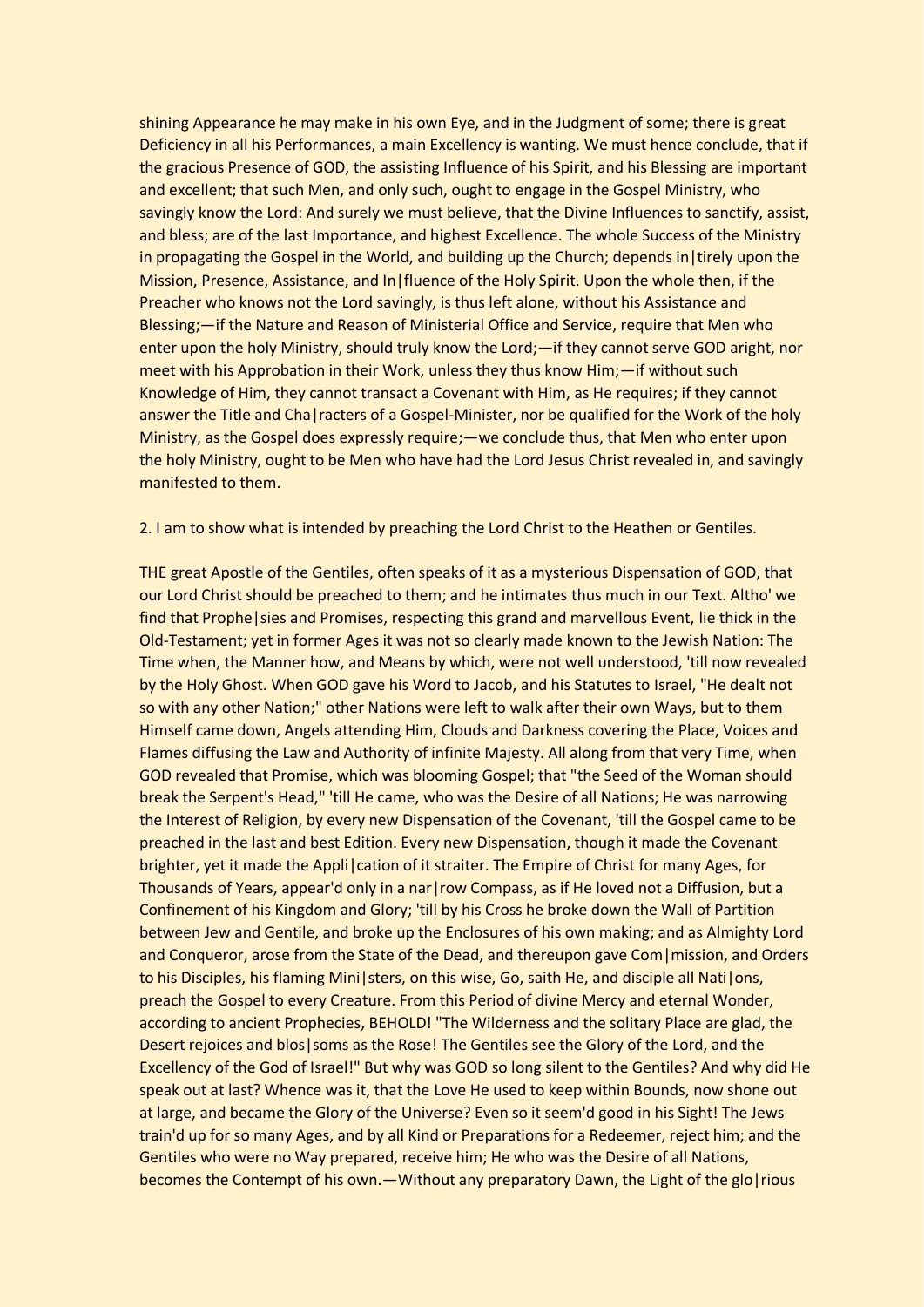Gospel is darted among the Gentiles, like a sudden Rush of Light in a cloudy and dark Day. And among those who have the Province of preaching Christ to the Heathen, assign'd them, behold Paul! Who was Saul the Persecutor, apprehended by Grace Divine, when on the Brink of Hell, bemiracled with sovereign Mercy; Christ is revealed in him, and he commences a Preacher of him to the Gentiles! In the View of these, and such like Things, no Marvel that St. Paul so often, and with so much seraphic Praise, speaks of the Preaching of Christ to the Gentiles, as a mysterious Dispensation of GOD: For verily it expresses his Wisdom, his Sove|reignty, and universal Goodness; its full of his Glory, it bears his Image, its wondrous in our Eyes; 'tis rather to be admir'd than explain'd, we can neither leave the Subject with Indifference, nor comprehend it with Knowledge.

IN Pursuance of the Method proposed, I would briefly observe, that to preach Jesus Christ to the Gentiles, intends, that we make him the grand Subject of our preaching: That we declare him to be the only Media | tor between GOD and Man; and as Mediator, invested with a prophetical, priestly, and kingly Office; and thoroughly furnish'd for his Work of Mediation, as wanting nothing to render him successful therein; that we represent him as sufficient to answer all the Danger our Souls are in, and all the Necessities they labour un | der, both by Way of Atonement for them, and of Conquest over them; that we proclaim his infinite Willingness, as well as Almighty Power to save; that we assert his Authority over the whole Creation, and especially over the Churches. That we declare, that He of whom we assert these Things, is by Nature GOD; essential and eternal God, possest of all infinite Per|fections; and that as God-Man Mediator, having by his Obedience and Death purchased Wisdom, Righteous | ness, Sanctification and Redemption; He must certainly be a most perfect and complete Redeemer. Thus the Gospel exhibits Christ to our View, in his personal Glo|ries and mediatorial Fulness, and thus He is to be the main Subject of our preaching.

To preach Christ, is to preach the Gospel, and to preach the Gospel, is to preach those Things declar'd in the Gospel; there are those Things which are proper and peculiar to the Gospel, and are its own, and are no where else to be found. Of this Nature are all Things concerning the Love and Will of God in Jesus Christ; the Harmony and Glory of the divine Attributes, as most conspicuous in the Person and Mediation of Christ; his Natures, Offices, and whole Mediation; of the Dispen|sation of the Spirit, and our Participation thereof, and Union with Christ thereby; our Adoption, Justification, and effectual Sanctification thence proceeding. In brief, every Thing that appertains to the Purchase of Redemp|tion, and the effectual Application thereof as by the Holy Spirit. These Things are purely and properly evangelical, peculiar to the Gospel alone. I add also, to preach the Gospel, is to preach the Precepts and moral Duties, with their Sanctions therein declared and en|joined, with an evangelical and proper Reference to Christ. The Gospel first proposes and declares the Things which are properly its own, lays them as the Foundation of Faith and Obedience, and inlays them in the Mind, thereby conforms the whole Soul unto them; this Foundation being laid, it then grafts all Duties of moral Obedience on this Stock of Faith in Christ Jesus; directs unto a right Performance of them, from a right Principle, by a right Rule, and to a right End and Purpose; and by a Communication of the Spirit, if supplies with Strength for their Performance, in the Manner it prescribes; and so to their Acceptance with GOD: Hereby the Gospel gives them a new Na|ture, and turns moral Duties into evangelical Obedience. And this is Christian Morality; a Morality springing from Faith in Christ, and animated by Gospel-Principles and Incentives, governed by Gospel Rules, and directed to Gospel-Ends. These Things are the appropriate Glory of the Gospel: And for a Missionary among the Heathen, thus to preach them, is for him to preach Jesus Christ to them. The Case is just the same, with Respect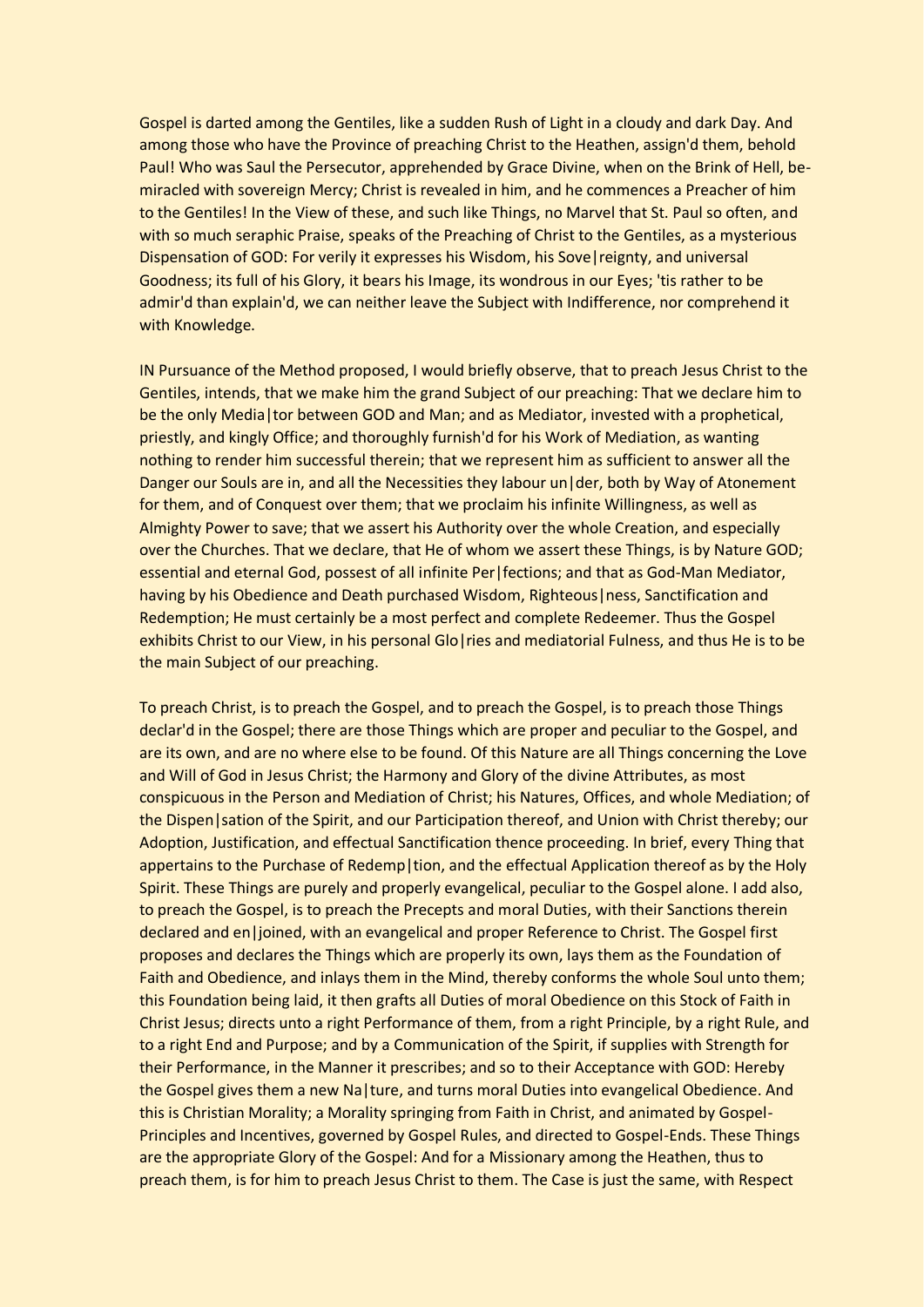to us, who preach to those that are apt to call themselves gospellized; to them we must thus preach the Gospel. We have no just Warrant to look for the Presence of Christ with our Sermons, if Christ be not thus in our Sermons: "The Things that concern the Lord Jesus Christ," the Principles of his Religion, must live upon our Lips, must reign in our Sermons, or it can't be truly said, that we preach Christ; without which, we can't hope for a divine Blessing to attend our preaching. This is the Way to preserve the Christian Religion in its full and evident Distinction, from every false Religion; this is the Way to make Christ crucified appear "the Wisdom and the Power of GOD;" this is the Way to keep Professors sound in the Faith, and to make them obedient to the Faith; and this is the Way to advance the Kingdom of GOD, and to promote the true Knowledge of GOD, and of Jesus Christ which is Life Eternal.

BY the Way, these Things present to our View, the main Difference between legal and evangelical Preaching. Men who have no true Knowledge of Christ, and his Gospel, in its Spirituallity; yet have some Notion about moral Duties, which have their Foundation in the Law and Light of Nature. These moral Duties taught in the Gospel, the legal Preacher pretends to embrace, as esteeming them full as good, or rather better, than Seneca's Morals; and having his Mind principally fix'd upon them, he makes them the reigning Topicks of his Discourse. He professes indeed to admit the Gospel Scheme of Doctrines, and resolves to appear a warm Advocate for it's enjoin'd Duties; he thereupon cries up moral Duties, but alas, not in their proper Place, nor to their proper End! These he makes the Foundation, according to the Place they held in the Law of Nature, and the Covenant of Works; whereas the Gospel allows them to be only necessary Superstructions on the Foun | dation. And by advancing Morality above the Mystery, and Grace of the Gospel, thereby the Gospel is rejected; and strictly speaking, Morality is destroyed also; for take it from its proper Foundation, and it falls of Con|sequence. Such a Preacher, will sometimes have a cold and casual Hint relating to the Merits and Grace of Christ; but is evidently so defective therein, that he can not justly escape the Compellation Arminian, or legal Preacher; tho' he may for the present, the more odious Epithet, Infidel. The evangelical Preacher dwells much upon those very glorious Topicks, which are Matters of pure Revelation: He is indeed fully assured, that the Scripture Doctrine of Salvation, by free and sovereign Grace, is a Doctrine according to Godliness; he urges, he warmly urges, the Performance of all Duties enjoin'd in the Gospel, and this in their proper Place, and to their proper End; always taking Care to have a beautiful Intertexture of References to Jesus Christ. And thus to make Jesus Christ the Sum and Substance, or subject Matter of our preaching, either directly or reductively, is that which is intended by preaching of Him to Jew or Gentile.

I might also observe, that to preach Christ to the Gen|tiles, intends that we make Him the End and Design of our preaching: That herein, we do not principally pro | pose our own Honour and temporal Interest, but that we have in View the Honour and Glory of Christ, as our ultimate End; "Preaching not ourselves, but Christ Jesus the Lord."—But the Time would fail to enlarge here.

3. To observe, that the Calls of GOD to engage in his Service, are to be obeyed without Delay.

"IMMEDIATELY, says the Apostle, I confer'd not with Flesh and Blood:" The Apostle had an extraordi nary Call to preach the Gospel to the Heathen, and Evi dence thereof, by extraordinary Gifts, which we look not for at this Day. But it holds as a general Rule, that the Calls of GOD should be instantly obeyed; and that, because of the infinite Wisdom of GOD;—the supreme Authority of GOD;—and the infinite Reasonableness of his Calls.—Omitting Enlargement here.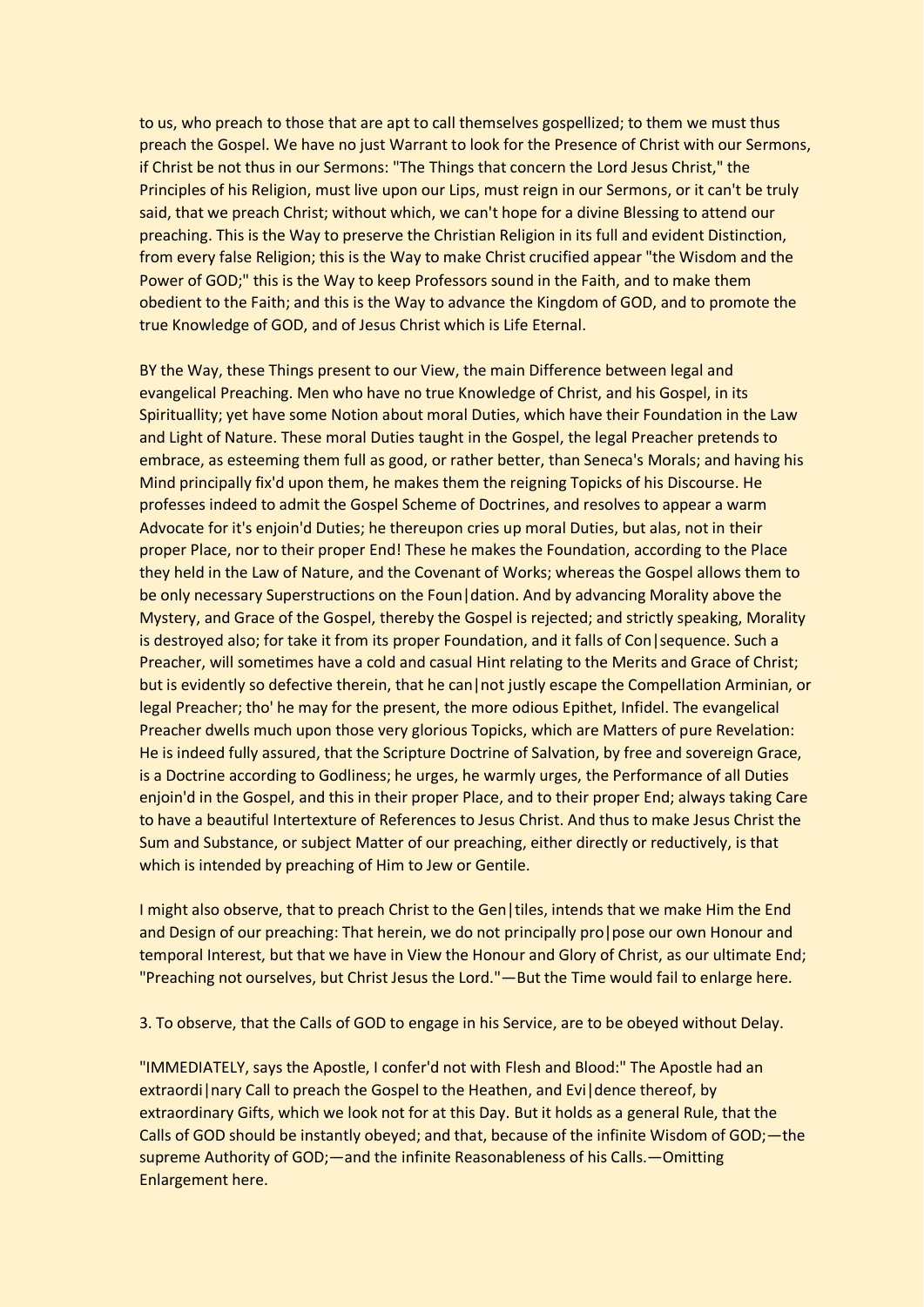THE Question will occur, how shall the qualified Preacher obtain Evidence and Satisfaction, that he is call'd of GOD in a mediate Way, to enter soon upon a Mission among the Heathen? As preliminary to the Solution of this Question, it may be observed, that preaching the Gospel to the Heathen, seems to be a Sort of moral Duty, and a Work of Benevolence, com|prised under that general Precept of doing Good unto All; and a Work, in some Respects, much to be de|sir'd, as appears evident from the Apostle's Declaration, "Yea, so have I strove to preach the Gospel, not where Christ was named, lest I should build upon another Man's Foundation.\* As to a particular Call,—special Circumstances must have their due Weight in the Scale, in order to determine how it preponderates. Ordinarily we refer not the Decision of the Case to a Lot; nor are we to expect an immediate Revelation to make known our Duty; nor to give Way to Impulses, or Impressions made upon the Mind with, or without Scripture; nor to wait for the Furniture of an extraordinary Measure of Gifts; these belong not to a Call in an ordinary Way.

IT may help to lucidate and clear up a Call to engage in a Mission,—if those whose Work and Business it more especially is • to promote an Affair of this Kind, and who are proper Judges of meet Qualifications for a Work of this Nature, unitedly and warmly apply to a Man to engage therein;—If a more effectual Door seems to open hereby for a Man's promoting the Redeemer's Kingdom, than he is under Advantage for, by his present Situation; If the present Events of Divine Providence give growing hope, that the Lord is preparing his Way for the Sal|vation of the Heathen;—If they among whom the Mission is design'd, make the Motion therefor themselves, and promise to give a Missionary a candid Hearing.—And as a Circumstance among others, at the present, not to be omitted; if 'tis highly probable, that the Person en|gaging in the Mission, will meet with an uncommon welcome Reception among the Heathen, in that He is "their Kinsman after the Flesh." And if in Concur|rence with other Things, a Man finds within himself a strong Desire after, and powerful Inclination toward en|gaging in this Work, 'tis of no small Weight in the present Case; provided He is conscious to himself that in this Undertaking, he has the Glory of GOD, the Honour of Christ, and the spiritual and immortal Interest of Souls chiefly in View; and is thereby able to sur|mount Objections, Difficulties and Discouragements, that may seem to be cast in the Way; and finds that Desire and Inclination, is not accompanied with an un | accountable Violence, but with a calm Submission to the Will of GOD, as made known; and is answerable to the outward Rules of the divine Word, and concurring Cir|cumstances of that Providence which ruleth over all: I say, these and such like Things, may in a Measure con|duce to afford Evidence and Satisfaction to a Man, that he is call'd of GOD to preach the Gospel to the Heathen. And that as soon as may be with Convenience, he ought to be on his Way, to spread the joyful Tidings, and good News of Salvation among them.

#### The Application of my Discourse remains;

AND here, would the Time admit, many useful In|ferences might be drawn from the preceding Topicks of this Discourse; but having already been so prolix, I must make, and pursue such Inferences no otherwise than they will naturally fall in, under the several Addresses, which I shall now proceed to make, and with which, I shall conclude the Discourse.

IN the first Place, permit me, therefore, with all Humility, to address myself to those of the sacred Order here present.

#### My reverend Fathers, and dear Brethren!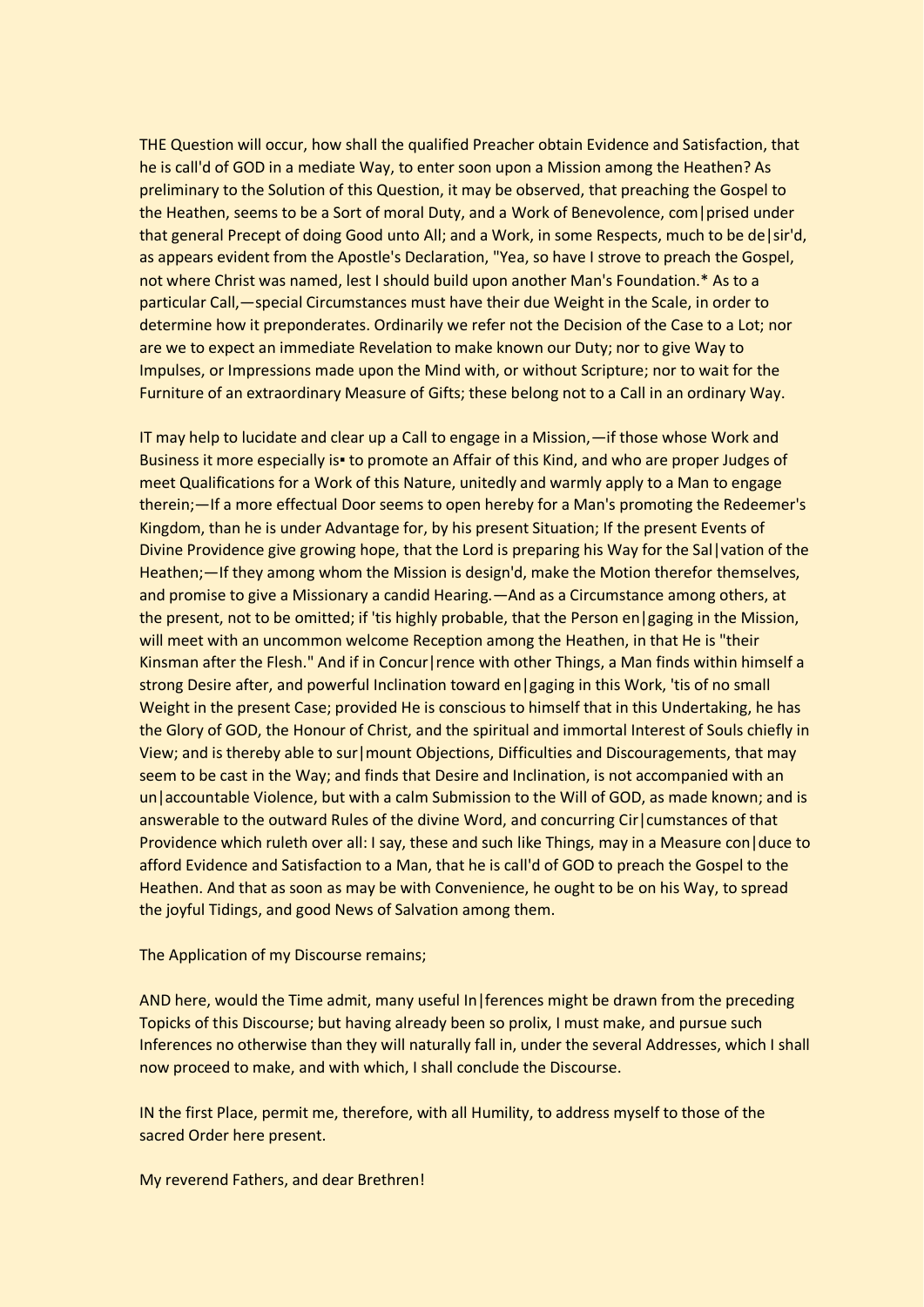I need not inform you, nor this Assembly, that the reverend Person we expected to stand here, in the Pro|vince of a Preacher, to perform the present Service, has by some Means failed us."\* You have thereupon de|volv'd preaching Service, upon a Person younger, and much more unworthy; and who hopes you will permit him to use great Plainness and Freedom of Speech.

I am well assured that your Candour and good Sense, will not allow you to imagine, that by what I have said in the preceding Discourse, I suppose every one that savingly knows the Lord, is thereby fitted for the Work of the holy Ministry, and that human Learning is an unnecessary Endowment in the Gospel Minister; and that regular Induction, according to the standing Order of the Gospel, is not to be observed; no, thus you do not receive what I have said: Nor that I Countenance Seperations from Ministers, merely upon Suspicion of their Want of the saving Knowledge of the Lord. If a Minister of the Gospel is guilty of moral Scandal, or unsound in Point of Doctrine; or but more rarely preaches upon the more important Doctrines of the Gospel, and when he does, gives them but a superficial Handling; or is some how notoriously deficient in his Work · in such Cases, I will not deny, but People have Liberty to seek a Redress of Grievance, according to the Method the Gospel prescribes.—Nor will you sup|pose, that I mean to insinuate, that the Want of the saving Knowledge of the Lord in a Minister, absolutely invalidates his Administrations, and renders then un | lawful, and ipso facto void; no, a Man being consti|tuted a Minister of the Gospel, according to the known and standing Laws of Christ's visible Kingdom, found in his Word, and thus invested with Office Power, according to Gospel Order; he has lawful Right and Authority to perform all Parts of the Ministerial Work. But then, may I not here apply that Maxim, in use both by Civilians and Divines? "Quod factum fieri non debet, factum valet;" at least so far avails, that there is Validity in Ordinances administer'd by such a Man; tho' it might have been well, if such a Man had not been permitted to enter into the holy Ministry; for an unconverted Ministry is one of the greatest Calamities.

HAVING thus presumed upon your Candour and Judgment, I am apt to imagine you have gone before me, in drawing this native Inference, from what has now been said, viz. That it greatly concerns us, to use utmost Care and Caution in putting Men into the Mini | stry, lest we commit the holy Ministry to such Men as known not the Lord savingly. Our blessed Lord and Master has charged us, not only to "lay Hands sud|denly on no Man," but also "to commit the Ministry to faithful Men." I am well assured, that we are una | nimous in this Opinion, that Men ought savingly to know the Lord, who engage in the holy Ministry. We take the Liberty to think for ourselves, as well as others, who are not of the same Opinion: And 'tis at once con|ceded, that we have all the same Liberty of thinking for ourselves, yet no Man has Liberty to think contrary to Truth, be that what it will. As for those who de clare there is no such Thing as forming any Judgment about Men, whether they are truly gracious, or not; and think it needless to make any Inquiry after a Can|didate's Acquaintance with experimental Religion; as supposing, that if he has a compotent Measure of Lite|rature, and is not grossly ignorant, or scandalously pro|fane, he is fit to be put into the sacred Ministry; upon their Principles, whole Clusters, of light, airy, graceless young Men; who are far from a savoury Relish of the Things of GOD, and a serious, solemn Sense of Things Eternal; may be introduced into the holy Ministry: Is not this to throw down the sacred Enclosure our Lord hath set about his Vineyard, and to Act the Part of Opposition, to that solemn Prohibition, "Lay Hands suddenly on no Man?" Some there are who in Terms profess, that Candidates for the Gospel Ministry, ought to be godly or gracious Persons; and yet, when they explain their Profession, we find it does not amount to holding, that a Candidate ought to be gracious, or a real Convert, in order to give him Right to undertake the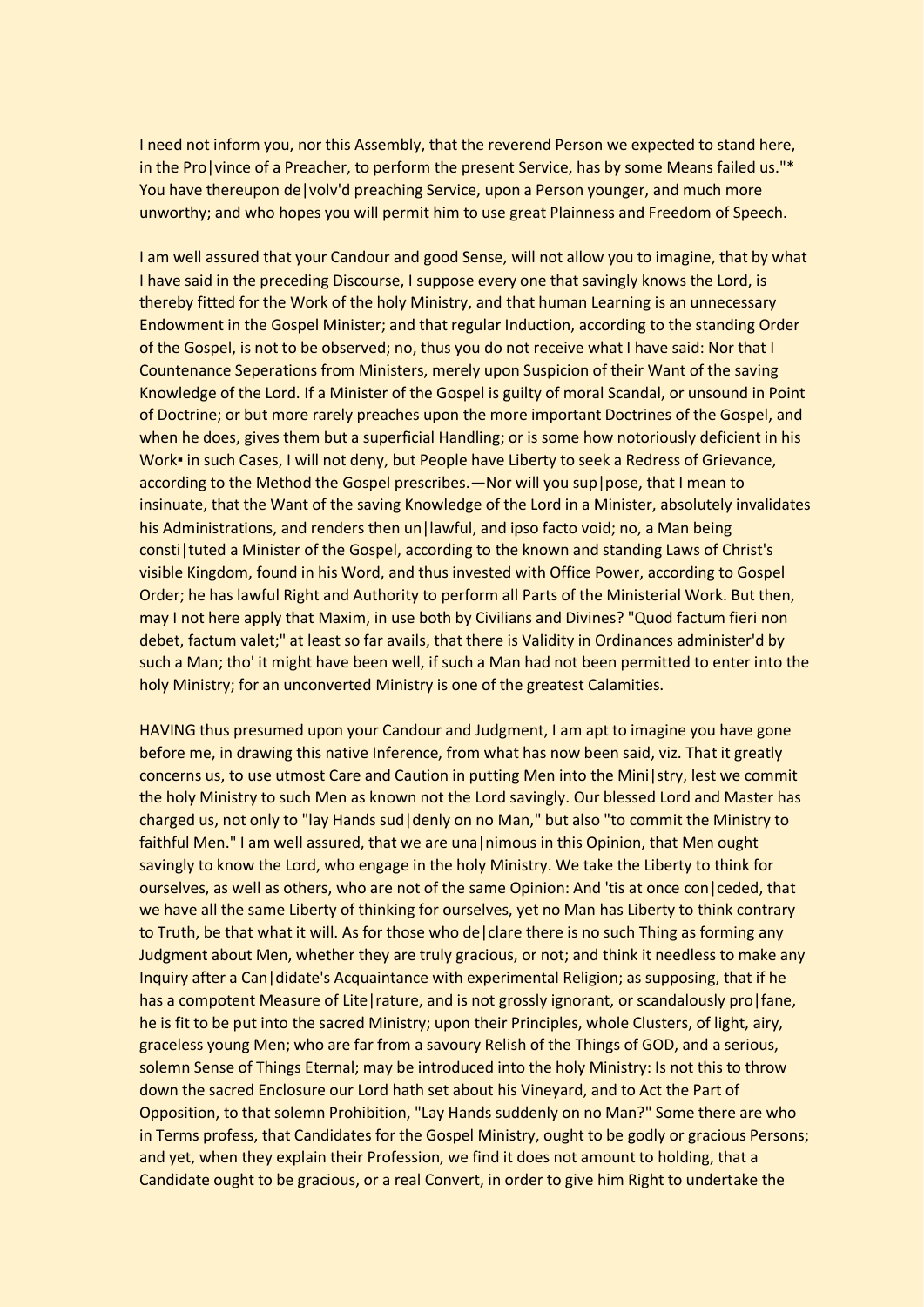Work of the Gospel Ministry. Their Meaning seems to be this, that they ought to be truly gracious; for so ought all that hear, as well as all that preach the Gospel; adding thus much, that renewing and sanctify|ing Grace, is a very useful Qualification in the Candi|date; but then tis not their Opinion, that it must be insisted upon as such a necessary Qualification, as that the Want of it shall be preventive of engaging in the holy Ministry. They plead Necessity, in Justification of Principle; that there are a great many vacant Churches and Congregations, and perhaps more in Number, than there are truly godly young Men to afford a Supply; that that which is wanting can't be number'd, that they must take up with such as they can get.—I would at present only observe here, that whatsoever the Circum|stances of Christ's Church are, Men whom we set apart to the Work of the holy Ministry, should be such as his Gospel does require them to be. The Question in Debate, in plain Terms, is this, viz. Does the Word of GOD so require sanctifying Grace, in a Candidate for the holy Ministry, as that being destitute thereof, he has not a solid Right of Foundation to engage therein? Now, if a Person who has not sanctifying Grace, or a saving Knowledge of the Lord, cannot lawfully under | take the Work of the Gospel Ministry, as I have en | deavour'd to prove from the Word of GOD, and the Reason of Things; then Ministers of the Gospel ought not to seperate a Person to the Work of the holy Mini | stry, without having Evidence sufficient to found a Judgment of Christian Charity upon, that a Person does thus know the Lord: For Faithfulness to our Lord and Master, will not suffer us to commit the holy Ministry o a Person that we do not judge qualified therefor, as his Gospel does require: Therefore, in putting Men into the Ministry, we must seek all the Evidence that the Nature of the Case will reasonably admit, that Men savingly know the Lord, and cautiously avoid taking up with any Thing short of this.

#### Reverend and Dear Sirs,

YOU will allow me to speak out our Opinion freely. In them whom we introduce into the Ministry, we look for and expect to find, a Competency of natural Endow|ments, acquir'd Improvements, Orthodoxy, or Sound|ness in the Faith, visible Holiness of Life, as 'tis com|monly call'd, and that they give us some Account of their Acquaintance with experimental Religion, such as shall appear to us sufficient for the Exercise of a rational Judgment of Christian Charity, that they savingly know the Lord. We pretend not to immediate Revelation from Heaven, and Infallibility of Knowledge in this Case, no; but we seek such Evidence, as the Nature of the Case will admit, and as Faithfulness does require. We are to form a Judgment of the spiritual State of our Fellow-Men, in the Case before us, by what they pro|fess with the Mouth, and the Influence such a Profession has upon the Life. Men without an Intention to de ceive, may impose upon themselves, and upon us; yet this is no Argument against an Examination as to these Things; yea, tis an Argument that we should be the more strict upon the Point of Examination. If we consider Faith as appearing in the Profession of it, we find the Apostle accounting the Influences of the holy Spirit, necessary to enable a Man to make such a Pro | fession of the Faith, as was to be admitted by Christians: "No Man can say that Jesus is Lord, but by the Holy Ghost." A Man may so explain himself about his Faith, and give such an Account of his experimental Religion, and his Faith may have such Influence upon his Conduct in Life, as to leave no reasonable Ground to suspect but that he savingly knows the Lord. For a Man to appear free from those Sins, commonly called openly scandalous, and to have a Life so harmless as to afford a Kind of meer negative Charity, is not enough in the present Case: We therefore seek a Profession of Faith, expressive of the Essentials of real Piety, or that the Candidate give a rational, scriptural, and satisfying Account of a sanctifying Work of God's Spirit upon his own Heart; and that his Belief, and Experience of the Power of Divine Truth, influences him to live the Truth, so that his Light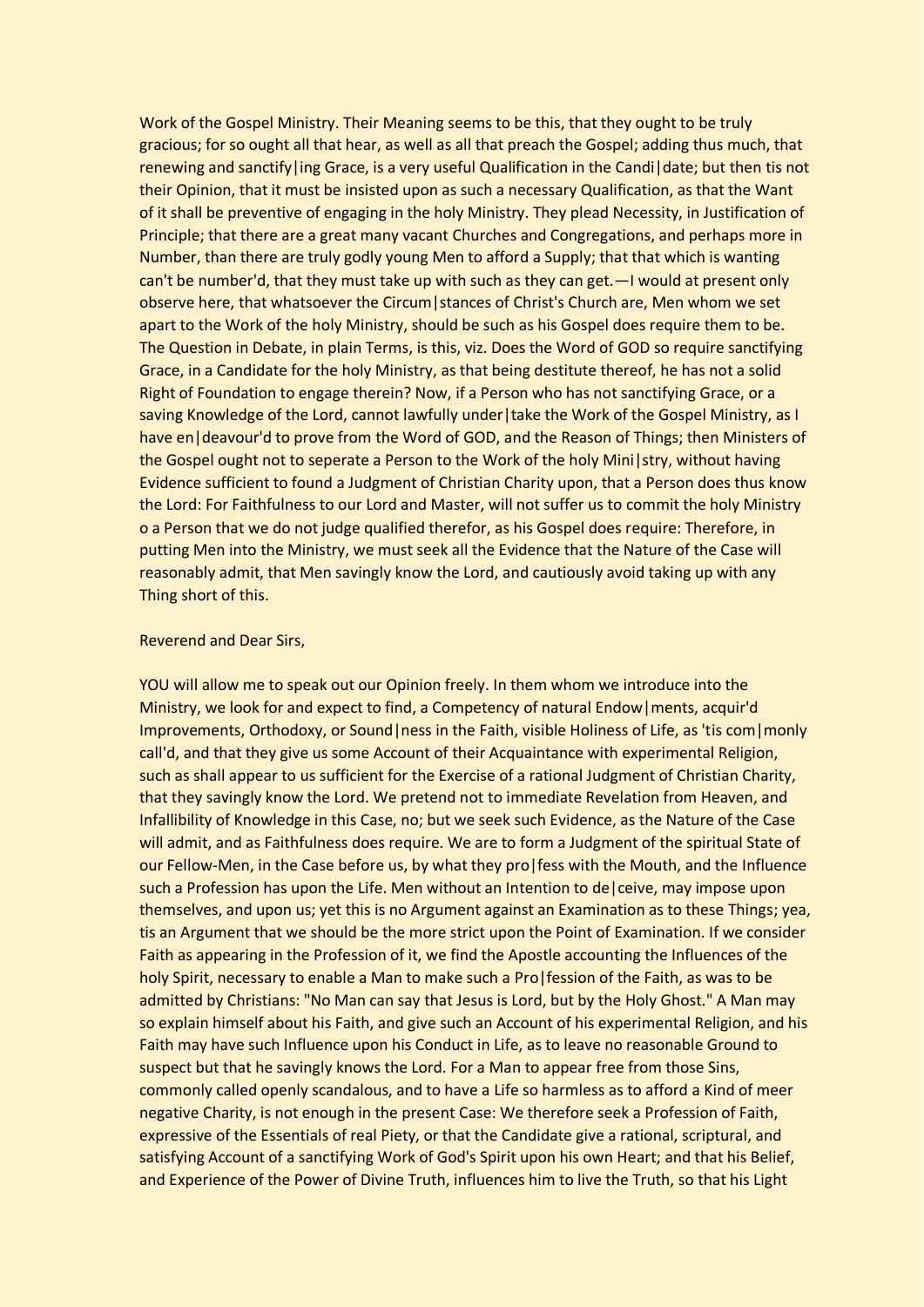shines before Men: These Things are included in the Nature of Evidence, in the present Case, and therefore Ministers have full Authority, and just Right to demand them, and are bound in Faith|fulness so to do; and of Consequence the Candidate is obliged to exhibit such Evidence, if 'tis in his Power honestly so to do. Until we have sought and found such Evidence, as now mentioned, we have not satisfying Evidence that a Man is qualified for the Gospel Ministry, nor dare we seperate him thereto. Let us then hear what the Candidate has to say for himself, as clearing up his Call to enter upon the Work of the Holy Ministry? What his Views and Aims are? What his Faith, and experimental Acquaintance with Divine Truth, or Reli|gion: With Tenderness and Candour, we would gladly hear him upon these Points; and seek Satisfaction, as to the Influence of his Faith upon his Conduct in Life.

'TIS verily to be fear'd, that many Candidates for the Gospel Ministry, were they to be duly and properly examined as to Qualifications therefor, such as the Gospel doth require, would be found evidently deficient.

BUT we desire to bless the Lord, we sometimes find a hopeful Measure of all Gospel Qualifications, in the Candidate under Examination; and thereupon, when called, with unutterable solemn Pleasure, proceed to se|perate him to the Work of the evangelical Ministry, according to Gospel Order. Sometimes the Candidate appears possest of a Measure of all necessary Qualifica|tions, but 'tis dubious whether in a Degree equal to what ought to be judged sufficient;—sometimes there may appear great Deficiency as to some one Qualifica tion, ex. • gr. aptness to teach;—sometimes we are greatly exercised, as in Doubt, about the Reality of the Candidate's experimental Religion: It may be, he has more Confidence than Evidence, or honestly tells us, that he has near upon an equal Measure of Fears and Hopes, as to his saving Knowledge of the Lord and upon due Examination of him, with Respect thereto, 'tis much so with us, so that our judgment of Charity, seems in a Measure suspended. We are full of Tender|ness toward hopeful Youth, are unwilling to damp any agreeable Appearances, and to prevent Usefulness; at the same Time, fear to run before the Call of Provi|dence, tremble at the Thought of giving the Ark a wrong touch; and upon the Whole, are ready to say, we know not what to do! To which permit me to reply, That when we know not what to do, we must not do we know not what. In the present Case, our Hopes must exceed our Fears, or we can't proceed to promote the Candidate, with a good Conscience. He who supposes his Judgment in equilibrio, is in the Quality of a non Liquet, and nothing can be done by him actively: And should this be the Case with the greater Part of the Examiners, the Candidate must stand by, 'till he becomes possest of brighter Evidence of Divine Grace. And now, where is the seemingly great Difficulty and Perplexity? Does it not abate, or rather evanish? Is not Duty plain before us? Does our Lord require more of us than is reasonable? He neither re|quires, nor expects that we should be infallible Judges of the spiritual State of Men, but that we exercise a rational, Christian Judgment, according to Light; and that we be faithful to the Trust deposited in us, keeping our Consciences void of Offence toward Him.\* Our Lord has devolved upon us, the sacred Trust of putting Men into the holy Ministry, "the same commit thou," thou Timothy, a Minister, a Man in Office: And He has charg'd us, not only "to lay Hands suddenly on no Man;" but also "to commit the Ministry to faith|ful Men;" and our Fidelity in this Case, is of the highest Importance.

To commit the Ministry to an unconverted, an un|experienc'd Man, is to commit it to a Man that is not likely to answer the important and excellent Designs and Purposes of the Gospel Ministry. A very shocking Thought! He may indeed help to keep up the Form of Religion for a Time; but if Religion should revive and flourish, by the out-pouring of the holy Spirit from on high; partly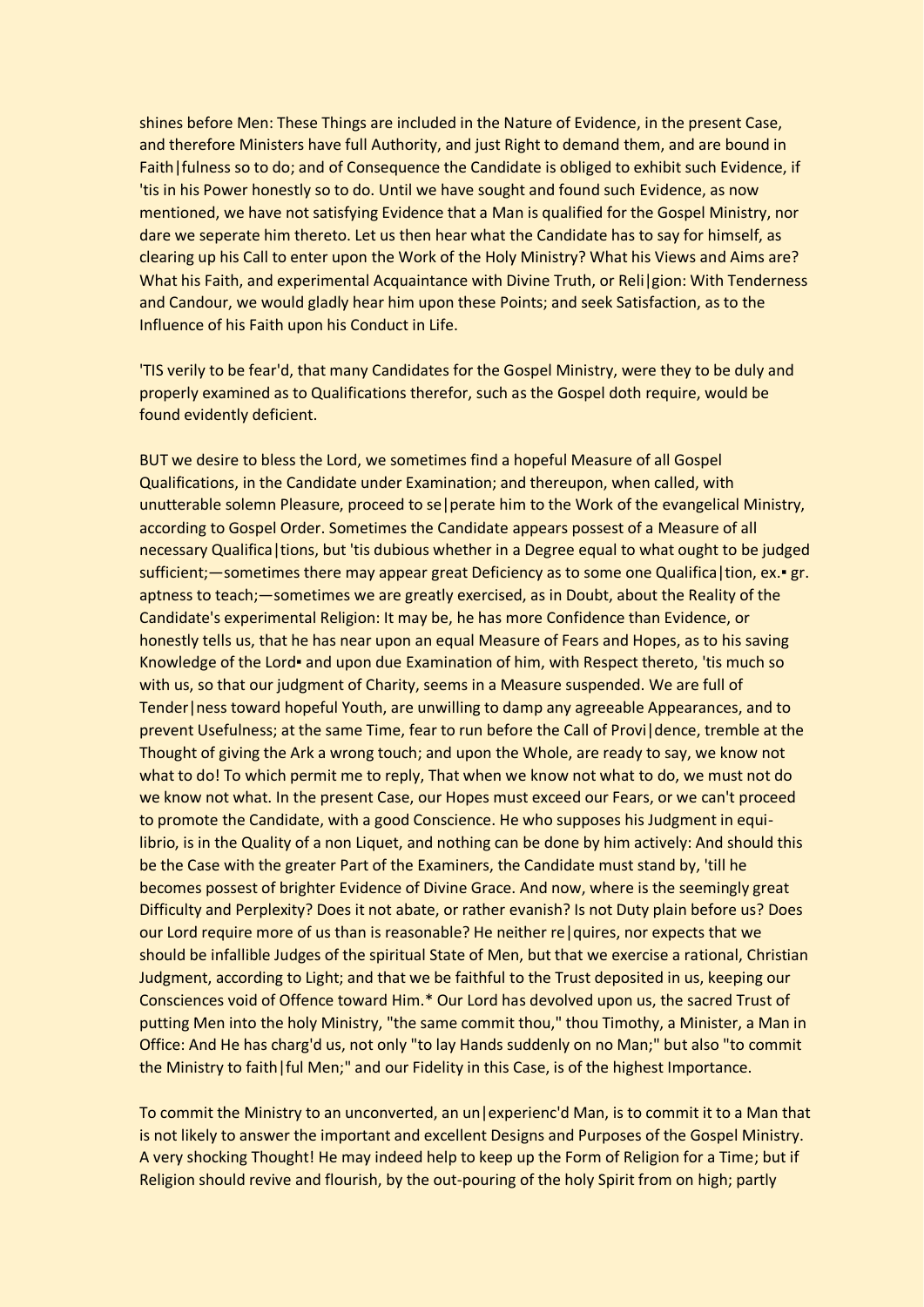through Ignorance and Enmity, and partly from Pride and Envy, (which breed a Hell in the Bosom where they dwell) at the Success of others; (unless he receive Conviction of his awful State) he is quite likely to oppose, not only some Imprudences, common in such a Day, but also the Essentials of the Work of GOD.

HE will probably commit the Ministry to others, like himself; and in Process of Time, now unborn Ages may feel, forever feel, the Weight of that HAND, which we lay upon the Head of the Man that has an unsancti|fied HEART. And how dangerous the Enterprise for the Man himself! Upon the dreadful Supposition, that he should never be converted, what Tongue can express, what Thoughts conceive the dreadful Aggravations that will attend his eternal Perdition! No Doubt, if Ministers of the Gospel are finally found Christless and Graceless, of all Men living they will be the most miserable. What Horror, Tribulation, and Anguish, will seize upon their guilty Hearts? and what Shame and Confusion will cover their Faces, when the dreadful Judge shall come in flaming Fire, to take Vengeance upon the Disobedient, and the Blood of lost Souls shall cry for Vengeance against them! In a Word, as we Regard the Lord's Honour, the Prosperity of Zion, the Salvation of Men, and Peace of Conscience; let us take Care that we com | mit the Ministry to faithful Men.

AND let us also be often engaged in an accurate Exa|mination of our Knowledge of the Lord Christ, and seek renew'd Manifestations, and the fullest Assurances thereof. And, oh! how importunate we should be in Prayer, for the gracious Presence of the Lord with us, and for the divine Influences to accompany our Ministrations. Let us labour to see and feel ourselves living in a State of constant Dependence upon the Lord Christ, for the Reception of suitable, seasonable, and sufficient Grace, for all present Needs and Duties. The Purposes we serve are so high and God-like, our Work so important, so spiritual, so difficult, and so much above our Strength; how is it possible to go on in it, without much of the Presence of the Lord with us? Most of the Work al|lotted us, is with God and Souls; it's about what is mysterious and supernatural; it's of vast Compass and great Variety, and Eternity is concern'd in what we are about; we had need therefore to be fill'd with the Spirit of Grace and Holiness, to have a double Portion of his Gifts and Graces, of his Aid and Influence. Thereupon we shall become wise to win Souls, and hopefully suc | cessful; and finally, shine as the Stars yea, as the Sun, in the Kingdom of our GOD and Father, for ever and ever.

'Tis more than Time to turn my Address, Secondly, to him who is now to be consecrated to the immediate Service of Christ, and the Souls of Men.

#### My dear Brother,

UPON this solemn Occasion, you expected that "Man of GOD" would have spoken to you, who has been as a Father to you from your early Days; and that he does not, you are not more disappointed than I am. But inasmuch as 'tis a Service assigned me, let me drop a few Words to you, by Way of Exhortation and En|couragement, in the Work to which you are now to be consecrated. WE are glad, and rejoice, that this Day the Lord Jesus Christ calls you to bear his Name, plead his Cause, deliver his Message, spread his Fame, and display his Glory among the Gentiles. We charitably hope and believe, it hath pleased GOD to reveal his Son in you; and we trust, not only that you may finally be brought to eternal Glory, but also that you may preach him to the Heathen. We adore the GOD of Nature and Grace, who has confer'd upon you the Gifts and Graces of his Spirit, and a hopeful Measure of Furniture for the Work to which he calls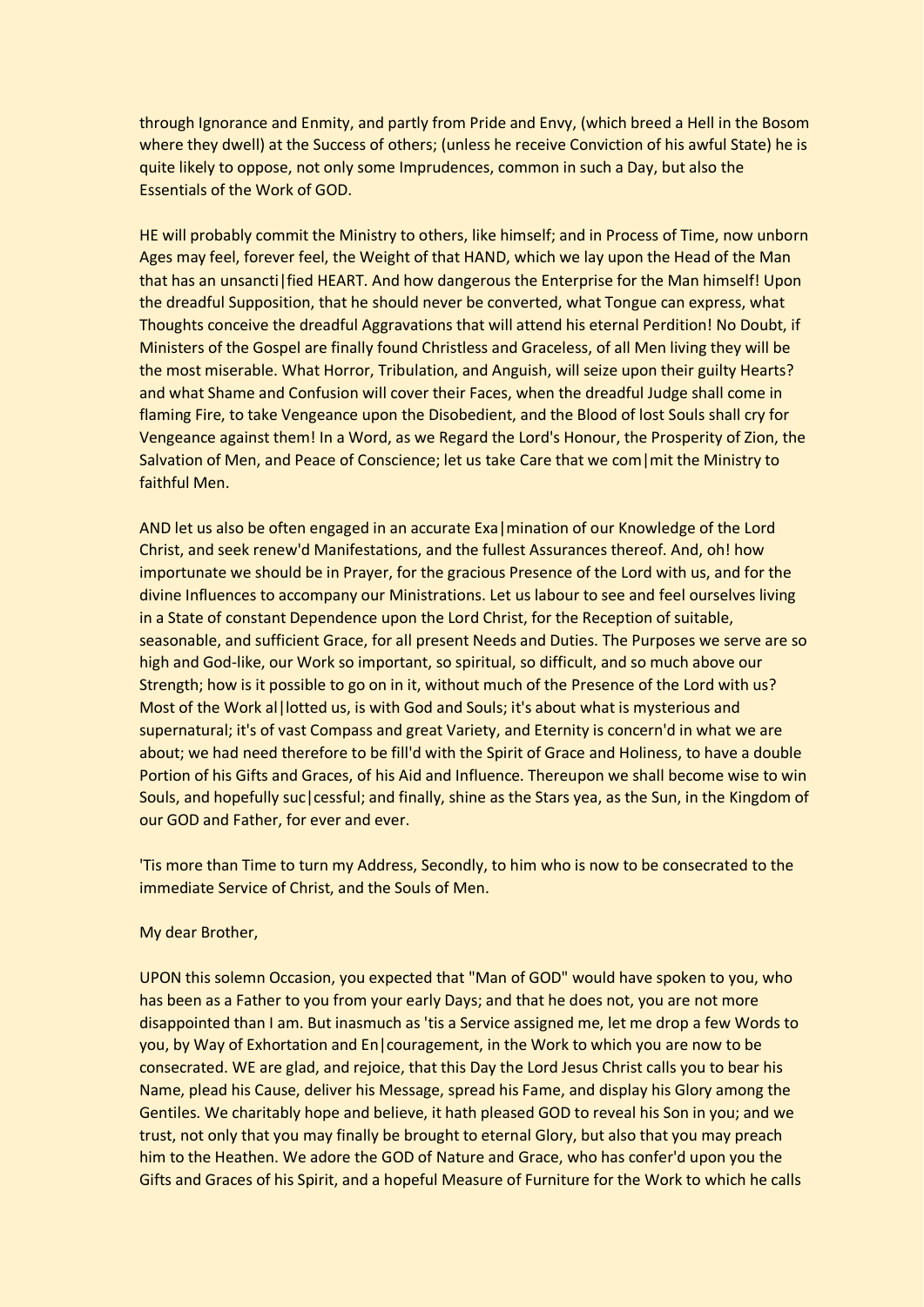you. We look upon it a Token for Good, that the Love of Christ, constrains you to compassionate your Kindsmen after the Flesh, who dwell in Darkness, and the Shadows of Death, so that you are a Volunteer in a Mission among them. You need eminent Degrees of Wisdom, Patience, Self De|nial, Courage and Zeal, in the Prosecution of the Work assigned you. Perils, Hardships, Fatigues, Labours and Sufferings, no Doubt, attend your important Embassy. But, my dear Brother, let none of these Things affright you; remember, always remember, who hath call'd you to this Work; and that your Sufficiency is of, and from Him, who is your GOD, and hath said, I am that I am. His infinite Wisdom will be your Guide,—his almighty Power your Shield,—and Himself your ex|ceeding great Reward. Take hold of that precious Promise by Faith; plead it, live upon it for Protection, Light, Support, Strength, Success and Comfort, "Lo, I am with you alway."—Often Refresh your Heart, with a believing Remembrance of the many ample Pro | mises, which have Respect to the magnificent Enlarge|ment, Light, Purity, Glory and Felicity, of the Divine Redeemer's Kingdom, in these last Days. King Jesus shall have the Heathen for an Inheritance, and the utter | most Parts of the Earth for his Possession. He shall call a Nation that knew him not; and Nations that knew him not, shall run unto him; his Dominions shall be from Sea to Sea; they that dwell in the Wilderness shall bow before him; his Name shall be great among the Gentiles, to whom he is given for a Light; there shall be one Lord, and his Name one; the Ends of the Earth shall remember and turn to the Lord; all Nations shall flow unto the Mountain of the Lord's House; the Knowledge of the Lord shall fill the Earth, as the Waters do the Sea; and all Flesh shall come to him who heareth Prayer."—You have heard how the GOD of Israel did not choose a Diffusion, but a Confinement of his Name for Thousands of Years; as designing now, under the Gospel Dispensation, amazingly to widen and extend the Knowledge of himself; and to put that Ho|nour upon his Son Jesus Christ, which he eternally de|sign'd to confer upon him, by spreading his Name and Fame the World over. And this Honour, he this Day confers upon you, SIR, of bearing his Name, and pro|claiming his Glory, divine and mediatorial, among the Gentiles. You are call'd to assist in bringing in an im|mense Revenue of Honour and Glory to GOD, Father, Son, and Spirit: And this too, in a Day in which we have Reason to believe from Scripture Prophecy, and the present Aspect of Divine Providence, that the Latter-Day Glory is dawning; a Day also, in which, by the Smiles of Heaven upon our Forces, and the Success of our Armies in America, a joyous Prospect opens to View, far beyond all that ever appear'd before, for evangelizing the Heathen in these Ends of the Earth. At this very Day of growing Wonder and refreshing Hope, the Lord calls you to preach the Gospel to those, who from Time immemorial, have been wandering out of the Way of Salvation, "without Christ, and without GOD in the World." With Regard to the Mission be|fore you, you may say unto GOD, with Humility and adoring Thankfulness, as Samuel said, in another Case, "Here I am, for thou dost call me." Methinks there is now a Voice utter'd by the adorable Trinity, "whom shall I send, and who will go for us?"\* And how should your Heart eccho back, "Here I am, send me!" Has Jesus Christ been reveal'd in and to you? And does the Lord now call you to preach the Gospel to the Heathen? Surely you will not confer with Difficulties and Dangers, or carnal Interest; but seek to be on your Way to the Heathen Nations as soon as may be, to let them hear of your Lord and Saviour. While you feel the Love of our dear Immanuel glow in your Breast, how, oh, how! your Heart akes and bleeds within you, for your poor benighted Kinsmen after the Flesh, that are perishing for Lack of Vision! How long? How much? And how often it has done so? I give you Joy, my dear Brother, for the Door of Hope for their Salvation, opens to View with a promising Appearance. At one and the same Time, Opportunity presents for you to vent your Love to the divine Jesus, and your Compas|sion to the perishing Souls of your Nation.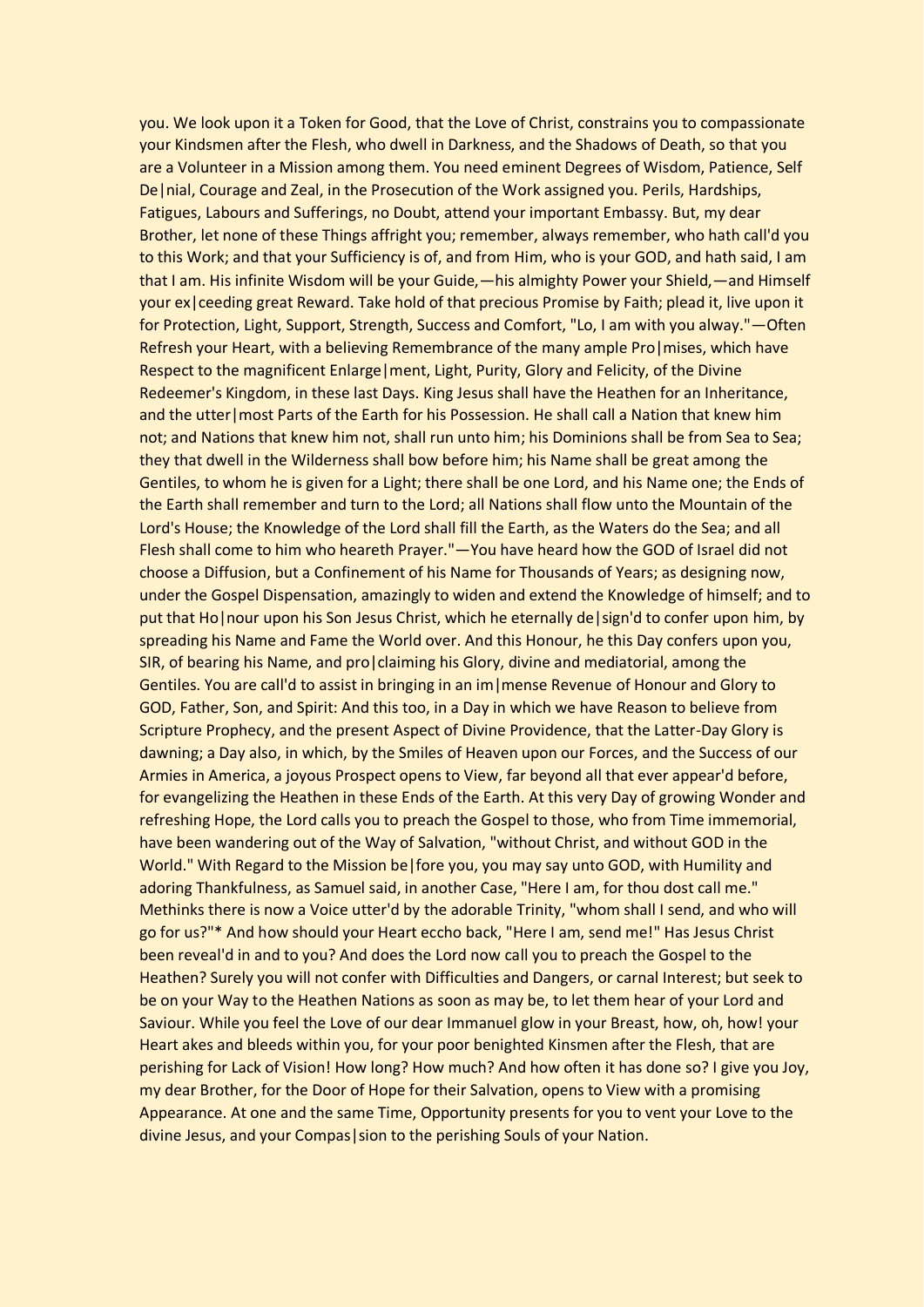NOW then, our dear Brother, go, go; and may the Lord go with you, and now send Prosperity! Go in the Spirit of an Apostle, go do the Work of an Evangelist; Go lift up your Voice in the Huts of Savages, and cry aloud to the People that dwell in the gloomy Shades of Death! And let them "hear the joyful Sound." Go tell them of Jesus, tell them who the Saviour is; tell them, "He is GOD over all, blessed forever more;" tell them of his divine and mediatorial Glory, alluring Fulness, and perfect Excellence; tell them he is the only Mediator and Saviour, and that he is both able and willing to save them; tell them King Jesus Reigns, God's own almighty Son, and they who dwell in the Wilderness must bow before him, submit to him, believe in him, love, worship, and adore him, as Lord of All. And whether they will hear or forbear, know thou, our dear Brother, your Judgment will be with the Lord, and your Reward with your GOD; glorious in full Pro | portion to your Diligence and Fidelity.

In the Third Place, as I observe at present, a Number of Candidates for the Gospel Ministry, I take the Liberty of making an Address to them.

#### My young Friends,

I always feel great Tenderness toward hopeful Youth, who have serious Thoughts toward engaging in the Gospel Ministry; especially toward you, who have most of you, for a Time, sojourned under my Roof, prin|cipally pursuing Theological Studies. Suffer me therefore to address you by Way of Exhortation, to see to it that you know the Lord JESUS savingly. Presume not to rest in the charitable Opinion of others, as your Evi|dence, that you savingly know the Lord: You may have the Sanction of the charitable Hope and Judgment of Presbyteries, or Associations, and yet be eternally rejected by the Lord. The eternal Judge, "whose Eyes are as a Flame of Fire," and whose Prerogative alone it is to search the Heart; will one Day say to many, to Multitudes, that have prophesied, that have preached in his Name, I approve you not, depart from me.—If they who have preach'd in his Name, may perish in his Wrath, how greatly it concerns them that preach, to have satisfactory Evidence, by the Actings of Grace, that they truly know the Lord! To some, it may possibly seem a very bold Assertion, but I declare it in plain Terms, that no Man can ever prove to himself, that he was call'd of GOD, to engage in the holy Ministry, who has never been effectually call'd by divine Grace, so as to know the Lord savingly. And unless you thus know the Lord, with what Heart, with what Confidence, can you enter upon the sacred Ministry? If you should run the Risk, the awful Risk void of such Knowledge, what Comfort can you take therein? Or what of Success can you expect thereupon? Without Controversy, it will one Day be a Soul puzzling, Soul confounding Question to many, "Man, who made you a Minister?" Who gave the Commission to treat for Christ? And to whom, but them, who preach an unknown Christ, and and who run before they were sent, as regardless of Gospel Order? I beseech you therefore, my young Friends, that in the first Place you be well satisfied that you savingly know the Lord. Ply, warmly ply the Throne of Grace, that you may become rich in Experience of divine Grace, and that you may enjoy copious Measures of divine Influence. Go on indeed to seek all useful and suitable Furniture for the great Work you have in View, and never imagine you have come to a ne plus ultra. Amidst other Parts of useful Learning, study Oratory, and artful Method of Address; but rest not here. If you had all Knowledge, and understood all Mysteries, and could use all the Force of Persuation, and Charms of Eloquence; were you furnish'd with all the flowing Oratory of Cicero, and all the Thunder of Demosthenes; and could you employ them in every Sermon you preach; yet, without the gracious Presence of the Lord with you, you would in Reality be but as the sounding Brass and tinkling Cymbal, that makes an empty Noise and useless Musick. I pray GOD, that the Day in which we live, may not be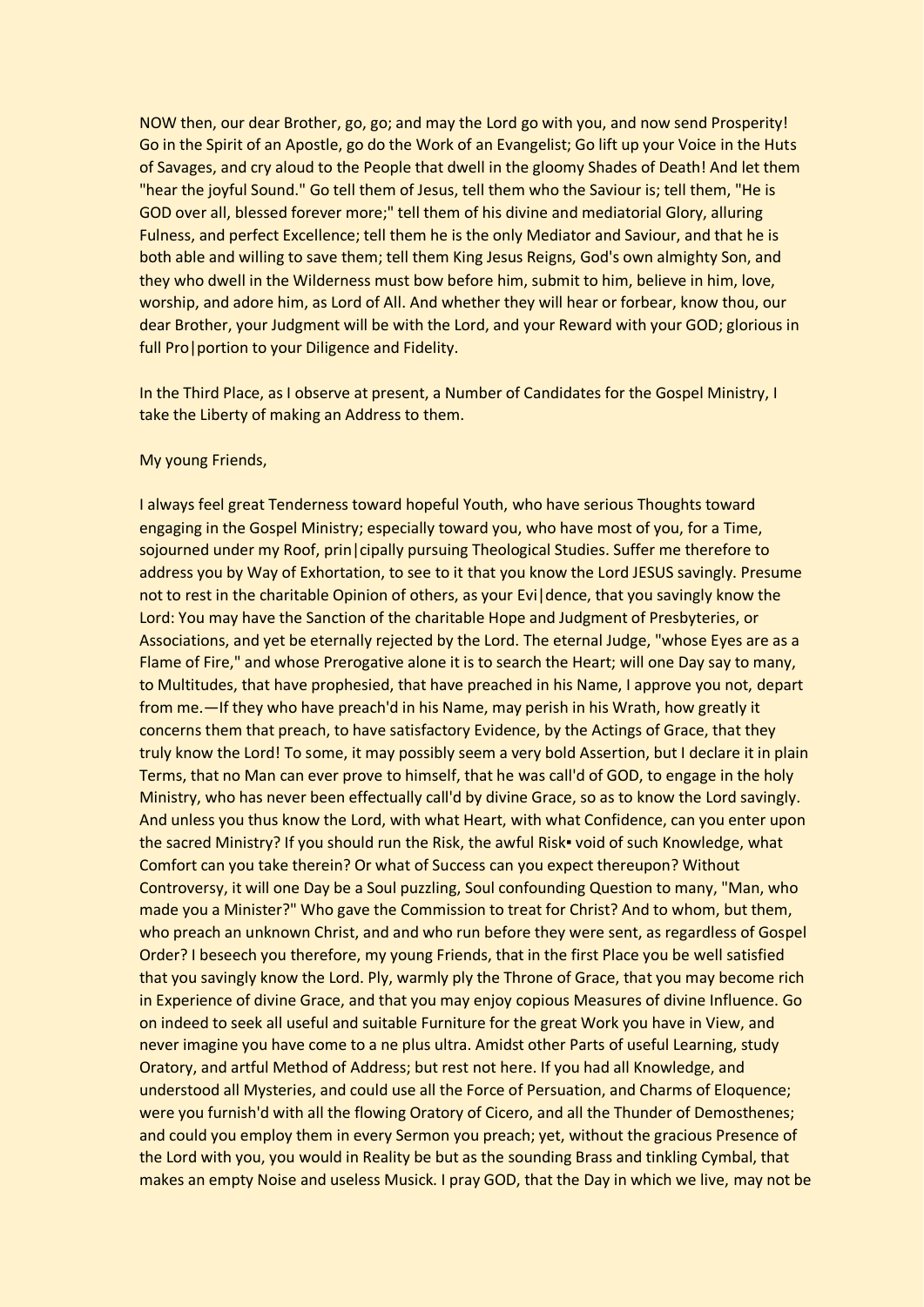a Day in which the true Spirit of preaching becomes lost, for want of due Regard to the Influences of the holy Spirit. While the Study and Use of fine Language and Oratory are so much in Vogue among Preachers, and so pleasing to many Hearers, as at this Day, and tend so much to recommend the Preacher, and to promote his Reputation, the Temptation, to the young Preacher especially, is prodigiously powerful to substitute these Things in the Room of the Divine Presence and Assistance, and to rest in them. But alas, for us that preach! alas for them that hear, when it shall become thus! In the Eye of a judicious spiritual Hearer, can it look like preaching the everlasting Gospel, and having to do with the eternal GOD, and immortal Souls, for Time and endless Worlds, to make the Pulpit a meer Stage, and just to flourish out a pretty pert Harangue, top'd up with one or two general jejune Inferences? How much soever this may please the vitiated Taste and Humours of some, the two distant Poles are not more remote from each other, than such Manner of Pulpit Work from a genuine Aptitude and Tendency to pierce the Heart, to awaken the Conscience, and to do good to the Souls of Men. 'Tis true indeed, Men have their various Gifts, Talents, and Turns of Mind; 'tis natural to some Men to communicate their Thoughts in a correct, masculine, nervous, striking and charming Stile and Diction; as truly natural, it appears beautiful. Some such there are, who from the spiritual Frame of their Hearts, are zealous, lively and practical Preachers, and excel in making the most warm Applications and earnest Addresses to the Hearts and Consciences of them that hear. Their Delivery and Gestures are natural, grave and decent, Action is lively and significant, void of Affectation; their Sermons are evidently calculated, not to gratify Men's Curiosity with pleasing Speculations, but to pierce their Hearts with pungent Convictions; not to please their Fances, but to awaken their Consciences, and to convert and save their Souls. They appear as Men who have been with GOD in private, and thereupon speak by his special Assistance in publick; these are doubtless justly celebrated Preachers of the Gospel. If we would act the Orator, the Minister, or the Christian, we must endeavour to know and to cultivate the peculiar Turn of our own Mind, and not indulge a vain Affectation, nor Attempt a forced Imitation of any Man. It will appear unnatural and disagreeable to a judicious Hearer, when it becomes too evident, that the Preacher who has not a natural spontaneous flow of ready and elegant Expressions, has la|bour'd hard to polish his little Composition, by the constant Glitter of shining Phrases, by arranging his Words, beautifying his Language, rounding his Periods, so as really to stiffen his Discourse: When by minding little Things over much, he has betray'd the Want of a Heart deeply aw'd and impress's with a Sense of what he is about, and the Want of a due Regard to divine Influences, and a pointed Form of Address, such as is generally to be found in the Sermons which our Lord Christ preached. While loose and general Harangues are now grown so fashionable in Pulpits, that the true Spirit of evangelical Preaching may not be lost, let young Preachers learn true Oratory from Jesus Christ, and seek copious Measures of his gracious, spiritual Presence with them. That Preacher has hit upon the true Master-Key of sacred Eloquence, and obtain'd the best Part of a Pulpit Orator, who is Master of a good Discourse, and is skilful in applying of it, in its full Weight home upon the Consciences of Men, who knows how to lay open the human Heart, and trace it's Windings, it's Disguises and Corruptions, and how to draw Voice and Passion from the Heart, so that everyone shall hear, see, and recognize himself, and stand acquitted or condemn'd in his own Breast, according as he deserves one or the other: But no Man is like to do this to Purpose, unless the Lord is with him, and speaks by him. Labour and Art may make a Man an elegant and correct Speaker, so as to be much admir'd by himself, and by those who seek nothing farther; but I will be bold to say, that no Man can become a real powerful Christian Orator, unless the Lord is with him, impresses divine Truth upon his Heart, and helps him in some good Measure to preach as he ought, "even in Demonstration of the Spirit and of Power." I beseech you, Sirs, labour to be Master of the Subject you handle, to be full of it, to be thoroughly enlighten'd and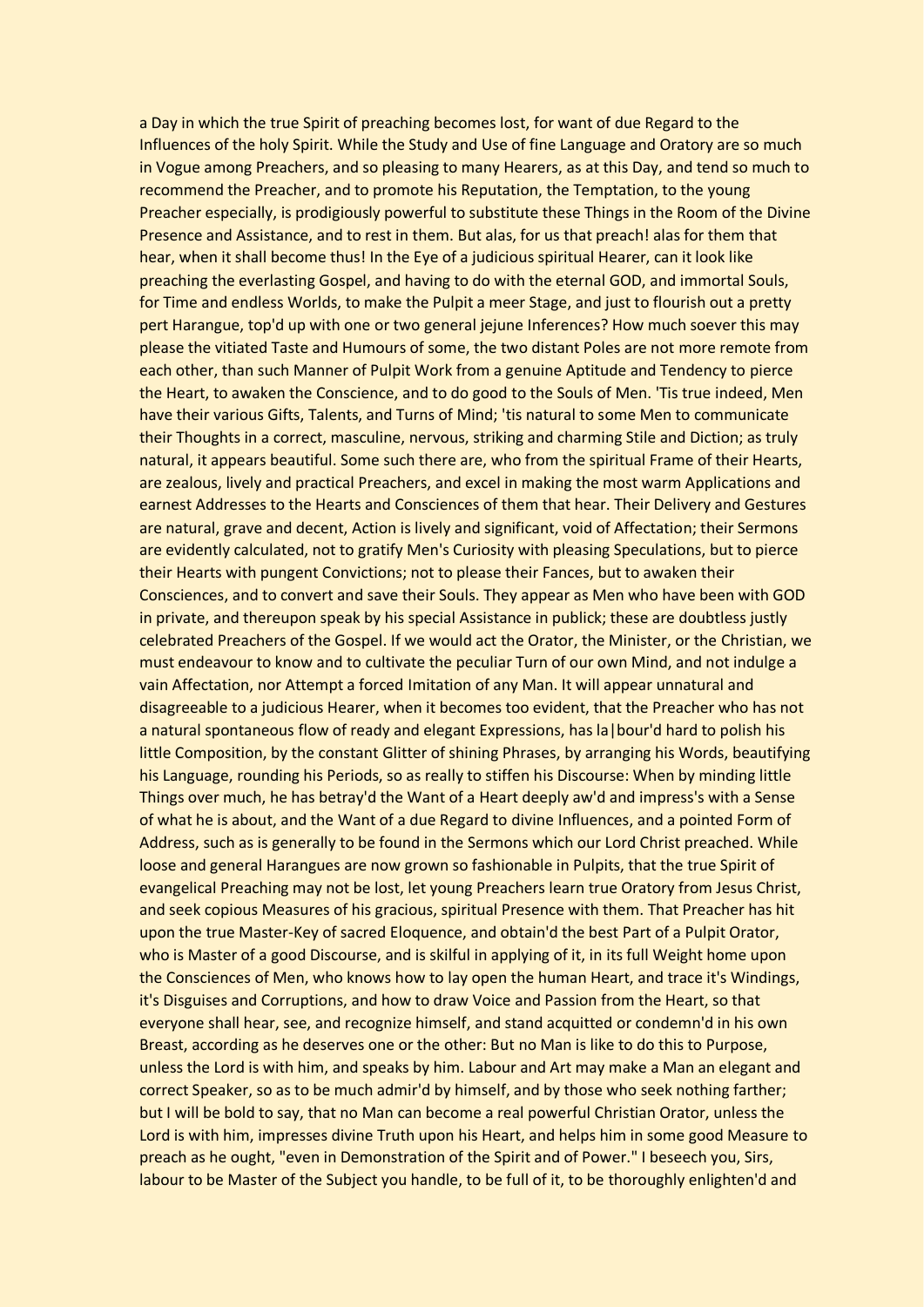warm'd with it, to feel every Sentiment you deliver, and every Passion you mean to inspire. Remember the Pulpit is a Place in which Men ordinarily affect to shine, in Brightness of Sentiment, Fineness of Composition, and a Gracefulness of Elocution; and if the Preacher does but think, (and 'tis a Wonder if he don't) that he has obtain'd the Reputation of a fine Speaker, great is the Force of Temptation, to bring him under the Power of Pride and Self-Admiration. And that he may now despise the Smiles, as well as Frowns of the People, and by Humility be kept safe, as not forming big Ideas of his own Importance, and his own Performance; and that he may have a Mind xalted in all Respects above this World, and above itself how much he needs a Combination of grand and solemn Views of divine Objects, and Things Eternal, by the gracious Presence of the Lord with him? The Lord being thus with you, you will sink into Nothing; feel less than an Attom, as struck with the Majesty of his Perfections, and transported with the Wonders of his Love: Now you will see the Beauty, Glory, and Excellence, now Taste the Sweetness, and feel the Power of divine Grace and Truth upon the Heart; and now you will be filled with Bowels of Compassion and Godlike Pity toward the Souls of Men: And now your Manner of Preaching, will necessarily be instructive, warm, casuistical and pathetical; addressed often to the Consciences, and frequently to the Affections of your Hearers; the most hopeful Method to enlighten and vivify others. After all, ever remember, that the saving Efficacy of all Means, depends upon the Co-operation of the holy Spirit; powerful Paul may plant, and eloquent Apollos water, 'tis God giveth the Increase: Therefore you must be very conversant with Heaven, importunate, incessant at the Throne of Grace, praying the Lord to grant divine Influences to the People, as well as to yourselves: And if he so does, and works by you, ascribe all the Glory to him, to his free and sovereign Grace. In fine, my dear Sirs, be sure that you always give due Honours to the Aids and Influences of the holy Spirit; and thus, 'tis hopeful, you will become powerful and successful Preachers of the Gospel; and thus may the Lord be with you and bless you, and make you Blessings in your Day, and finally Crown you with immortal Glory!

Fourthly and lastly, I turn the Address, in few Words, to the Body of the People.

#### My Friends,

YOU have heard what for Preachers Men ought to be; and thereby what for a Man you ought to choose, when Occasion calls for your choice, such a Man, who in a Judgment of Charity savingly knows the Lord Jesus Christ: And does it not argue the Worth of your Souls, and the Importance of your Salvation, that Men must be endued with such rich Furniture, in order to preach the Gospel to you. As for those of you, who savingly know the Lord Christ, and thereby have the first Dawning's and Pledges of an immortal Day of Glory, shout forth the Praises of sovereign Grace, and labour to grow in the Knowledge of him, and thereby to increase in Holiness and Blessedness. Ye that are secure in Zion, know ye, that to know the only true GOD, and Jesus Christ, is eternal Life; and that to remain secure and ignorant, is eternal Death. Ye awaken'd Sinners, (for blessed be the Lord there are some such) know ye, that the holy Spirit will strive with you, but for a limitted Time; your eternal All depends upon his Influence and Agency, therefore grieve him not. You appear solicitous to know what you must do to be saved, know ye, that you must believe in the Lord Jesus Christ, so shall ye be saved.—In a Word, to conclude, may we All, Ministers, and People, old and young, high and low, rich and poor, Negroes and Indians together, One and All; account all Things but Loss and Damage, for the Excellency of the Knowledge of the Lord Jesus Christ; and thus become truly blessed now, and be inconceivably blessed, through the unmeasurable Revolutions of Eternity; which GOD of his infinite Mercy grant! For the divine Mediator's Sake. AMEN, and AMEN.